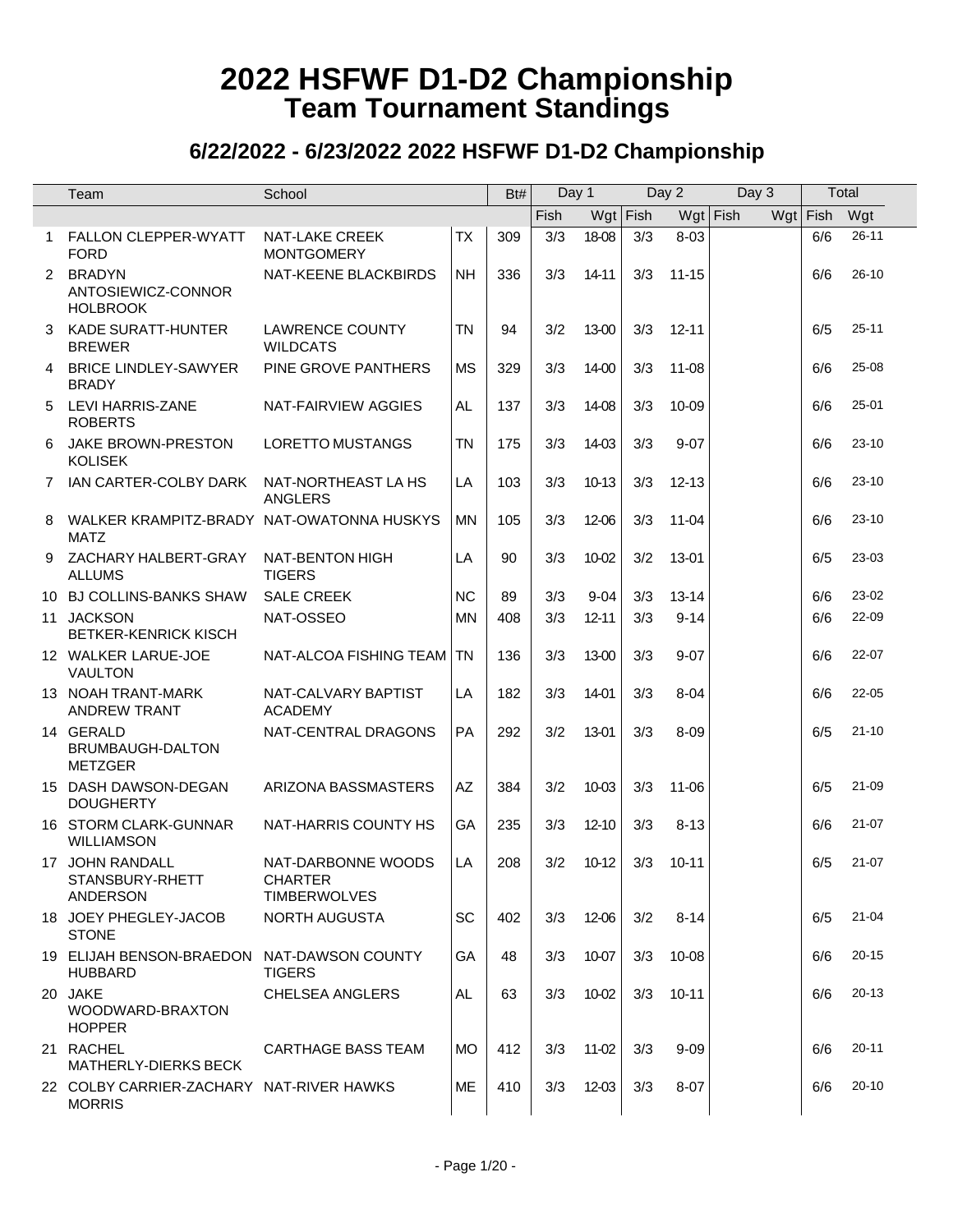|    | Team                                                        | School                                  |           | Bt#            |      | Day 1      |     | Day 2     | Day 3      |            | Total     |  |
|----|-------------------------------------------------------------|-----------------------------------------|-----------|----------------|------|------------|-----|-----------|------------|------------|-----------|--|
|    |                                                             |                                         |           |                | Fish | $Wgt$ Fish |     |           | $Wgt$ Fish | $Wgt$ Fish | Wgt       |  |
|    | 23 AIDAN CROCKETT-ELI<br>WARD                               | NAT-BRAXTON EAGLES                      | WV        | $\overline{2}$ | 3/2  | $6 - 08$   | 3/3 | 14-02     |            | 6/5        | $20 - 10$ |  |
|    | 24 CHANLER BRAKE-LANDON<br><b>BRAKE</b>                     | NAT-SOUTHWESTERN                        | KY        | 390            | 3/3  | 13-08      | 3/3 | $7 - 01$  |            | 6/6        | 20-09     |  |
|    | 25 HAYDEN SMITH-SEAN<br><b>WILLINGHAM</b>                   | <b>BROOKS HS LIONS</b>                  | AL.       | 388            | 3/3  | $11 - 13$  | 3/3 | $8 - 12$  |            | 6/6        | 20-09     |  |
|    | 26 JOEY GENTLE-TYLER<br><b>BRYANT</b>                       | NAT-LAKE COUNTY HS                      | CA        | 150            | 3/3  | $10 - 15$  | 3/3 | $9 - 09$  |            | 6/6        | 20-08     |  |
|    | 27 CHANCE SHELBY-LEVI<br><b>THIBODAUX</b>                   | <b>NAT-BASS TACTIX</b>                  | LA        | 4              | 3/2  | $6 - 10$   | 3/3 | 13-10     |            | 6/5        | 20-04     |  |
|    | 28 ANDREW MELTON-JOSEPH TRION BULLDOGS<br><b>WILLINGHAM</b> |                                         | GA        | 346            | 3/3  | 10-05      | 3/3 | $9 - 12$  |            | 6/6        | $20 - 01$ |  |
|    | 29 JACKSON DAVIS-COOPER<br><b>PARKER</b>                    | <b>NAT-IAHS INDIANS</b>                 | <b>MS</b> | 141            | 3/3  | $9 - 09$   | 3/3 | 10-07     |            | 6/6        | $20 - 00$ |  |
|    | 30 JAMES MURPHY<br><b>JR-HAYDEN WHITE</b>                   | NAT-GILBERT CHRISTIAN                   | AZ        | 185            | 3/3  | $9 - 14$   | 3/3 | 10-02     |            | 6/6        | 20-00     |  |
|    | 31 PEYTON DUNN-BLAKE<br><b>EDWARDS</b>                      | FITZGERALD HS<br><b>HURRICANE</b>       | GA        | 181            | 3/3  | $9 - 00$   | 3/3 | $10 - 11$ |            | 6/6        | 19-11     |  |
|    | 32 KALEB BUTTS-LUKE<br><b>MCGUFFIN</b>                      | <b>NAT-CHS ANGLERS</b>                  | SC        | 157            | 3/3  | 10-04      | 3/3 | $9 - 07$  |            | 6/6        | 19-11     |  |
|    | 33 NATHAN FIANT-BRADEN<br><b>MCNAMARA</b>                   | <b>HARTLEYS HAWGS</b>                   | OH        | 340            | 3/3  | 10-03      | 3/3 | $9 - 04$  |            | 6/6        | 19-07     |  |
|    | 34 LAKE JOHNSON-NOAH<br><b>CARRUTH</b>                      | NAT-ALABAMA BASS<br><b>ACADEMY</b>      | <b>AL</b> | 167            | 3/3  | 11-09      | 3/3 | $7 - 13$  |            | 6/6        | 19-06     |  |
|    | 35 ANDREW JONES-CARSON<br><b>UNDERWOOD</b>                  | NAT-HEWITT TRUSSVILLE<br><b>HS</b>      | <b>AL</b> | 375            | 3/3  | $8 - 15$   | 3/3 | 10-07     |            | 6/6        | 19-06     |  |
|    | 36 JUSTIN JAMES-JACOB<br><b>LONGLOIS</b>                    | NAT-MAURICEVILLE<br><b>BEARS</b>        | <b>TX</b> | 333            | 3/3  | 10-07      | 3/3 | $8 - 14$  |            | 6/6        | 19-05     |  |
|    | 37 CLAYTON ELLIS-GREY<br><b>HOLLAND</b>                     | NAT-SALTILLO TIGERS                     | <b>MS</b> | 210            | 3/2  | $9 - 15$   | 3/3 | $9 - 03$  |            | 6/5        | 19-02     |  |
|    | 38 LUKE COLEMAN-BOBBY<br><b>MCCRAY</b>                      | NAT-ONEONTA REDSKINS                    | <b>AL</b> | 404            | 3/3  | $8 - 09$   | 3/3 | 10-07     |            | 6/6        | 19-00     |  |
| 38 | <b>BRAEDEN SADLER-RIVER</b><br><b>BLANTON</b>               | NAT-GRAYSON COUNTY<br>HS                | <b>KY</b> | 307            | 3/3  | $8 - 09$   | 3/3 | 10-07     |            | 6/6        | 19-00     |  |
|    | 40 BRENDAN VINTON-CHASE<br><b>MARTIN</b>                    | NAT-RANDOLPH<br><b>GALLOPING GHOSTS</b> | VT        | 387            | 3/3  | $8 - 13$   | 3/3 | $10 - 03$ |            | 6/6        | 19-00     |  |
|    | 41 AUSTIN HICKS-CLAYTON<br><b>PAGE</b>                      | NAT-CAPTAIN SHREVE HS<br><b>GATORS</b>  | LA        | 243            | 3/3  | 11-02      | 3/3 | $7 - 13$  |            | 6/6        | 18-15     |  |
|    | 42 EVAN HOWE-DRAKE<br><b>WADSWORTH</b>                      | NAT-NORTH DESOTO<br><b>GRIFFINS</b>     | LA        | 19             | 3/3  | 10-03      | 3/3 | $8 - 12$  |            | 6/6        | 18-15     |  |
|    | 43 HUNTER SLONE-ELIJAH<br><b>KELLEY</b>                     | NAT-WHITE COUNTY HS                     | <b>TN</b> | 369            | 3/3  | $6 - 05$   | 3/3 | 12-09     |            | 6/6        | 18-14     |  |
|    | 44 MATHEW PITCHER-REIN<br><b>GOLUBJATNIKOV</b>              | NAT-PITTSFORD VIKINGS                   | <b>NY</b> | 222            | 3/3  | $9-12$     | 3/3 | $9 - 02$  |            | 6/6        | 18-14     |  |
|    | 45 ANNA KAY-ELIZABETH<br><b>PAMPHILON</b>                   | <b>CRESCENT HS TIGERS</b>               | SC        | 197            | 3/3  | $10-12$    | 3/3 | $8 - 01$  |            | 6/6        | 18-13     |  |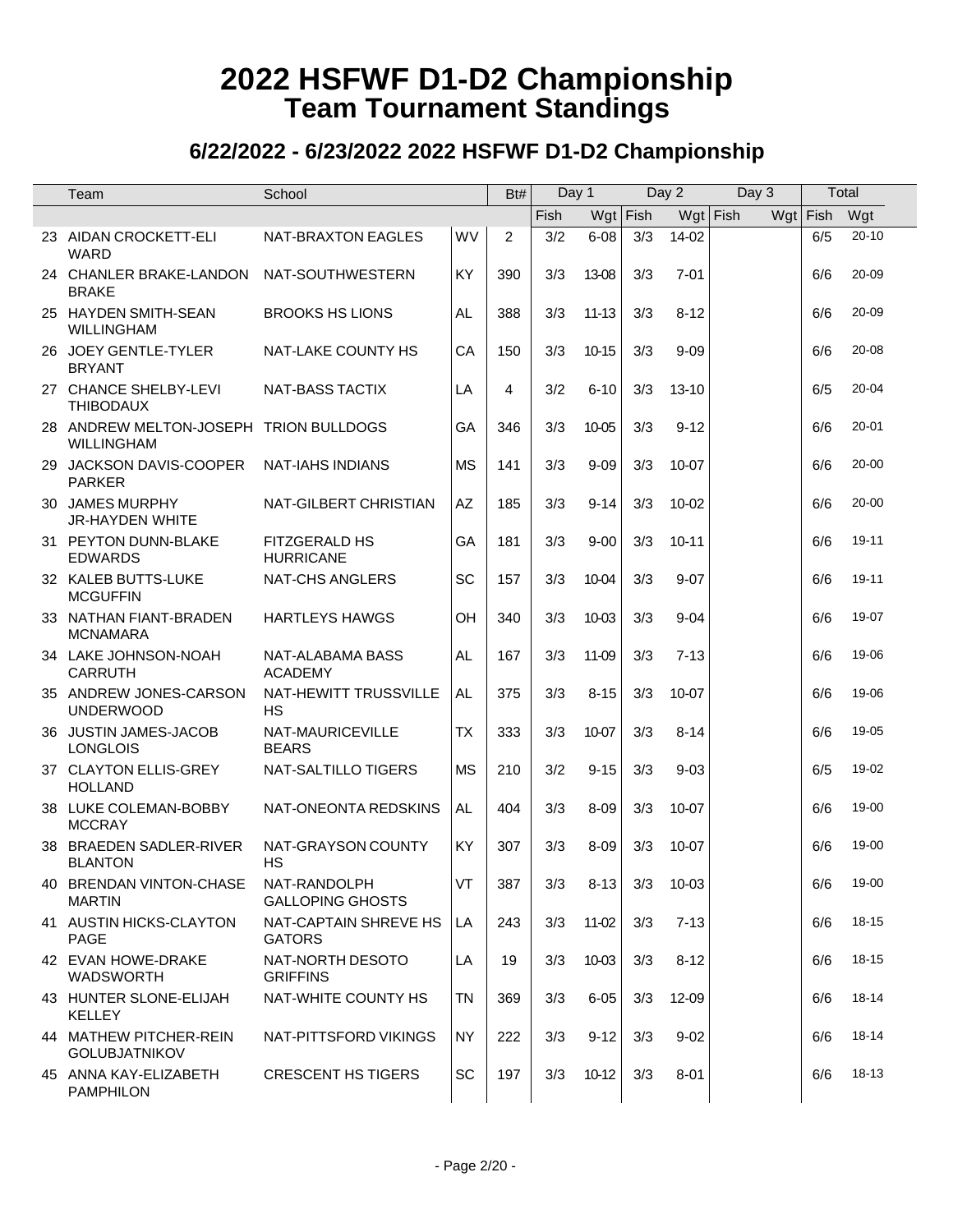|    | Team                                                             | School                                |           | Bt# | Day 1       |           |            | Day 2      | Day 3 | Total    |           |
|----|------------------------------------------------------------------|---------------------------------------|-----------|-----|-------------|-----------|------------|------------|-------|----------|-----------|
|    |                                                                  |                                       |           |     | <b>Fish</b> |           | $Wgt$ Fish | $Wgt$ Fish |       | Wgt Fish | Wgt       |
|    | 46 COUGAR FAGEN-CADEN<br><b>ADAMS</b>                            | <b>CLARKSTON HS</b>                   | MI        | 271 | 3/1         | $8 - 15$  | 3/2        | $9 - 09$   |       | 6/3      | 18-08     |
|    | 47 MASON LYONS-CARSON<br><b>VICE</b>                             | <b>BATH COUNTY WILDCATS</b>           | KY        | 320 | 3/3         | $10 - 10$ | 3/3        | $7 - 13$   |       | 6/6      | 18-07     |
|    | 48 AUSTIN ROBINSON-SAM<br><b>LOVVORN</b>                         | <b>NAT-BREMEN HS</b>                  | GA        | 372 | 3/3         | $9 - 04$  | 3/3        | $9 - 02$   |       | 6/6      | 18-06     |
| 49 | JOEY ELLIOTT-JACOB<br><b>NICKERT</b>                             | NAT-ANCHOR BAY HS                     | MI        | 385 | 3/3         | 10-15     | 3/3        | $7 - 05$   |       | 6/6      | 18-04     |
|    | 50 BLAKE WHEAT-RILEY<br><b>FAULKNER</b>                          | NAT-RHEA COUNTY<br><b>EAGLES</b>      | <b>TN</b> | 223 | 3/3         | $5 - 15$  | 3/3        | 12-04      |       | 6/6      | 18-03     |
|    | 51 CORBIN HALL-ETHAN<br><b>TEDDER</b>                            | MUSCLE SHOALS                         | AL.       | 53  | 3/3         | $9 - 04$  | 3/3        | $8 - 15$   |       | 6/6      | 18-03     |
|    | 52 PHILLIP HERRING-CALUP<br><b>WILLIAMS</b>                      | NAT-GREENE CO<br><b>WILDCATS</b>      | <b>MS</b> | 266 | 3/3         | 10-15     | 3/3        | $7 - 03$   |       | 6/6      | 18-02     |
|    | 53 SHANE LONG-SAWYER<br><b>STRONG</b>                            | NAT-GLIDE HS WILDCATS                 | <b>OR</b> | 131 | 3/3         | $9 - 07$  | 3/3        | $8 - 09$   |       | 6/6      | 18-00     |
|    | 54 TREVOR WILBURN-BRYCE<br><b>MCCLELLAN</b>                      | NAT-CENTURY<br><b>CENTURIONS</b>      | IL        | 264 | 3/2         | $7 - 08$  | 3/3        | 10-08      |       | 6/5      | 18-00     |
|    | 55 GAVIN STEVENS-QUINCY<br><b>HARMON</b>                         | <b>HENDERSON CO HS</b>                | <b>KY</b> | 108 | 3/3         | 10-08     | 3/3        | $7 - 07$   |       | 6/6      | $17 - 15$ |
|    | 56 MITCHELL<br><b>GREEN-CHRISTIAN JONES</b>                      | TRIGG CO WILDCATS                     | KY        | 287 | 3/3         | 10-05     | 3/3        | $7 - 07$   |       | 6/6      | $17 - 12$ |
|    | 57 NICHOLAS SEITZ-BROCK<br><b>VOGEL</b>                          | NAT-NW OHIO JR<br><b>BASSMASTERS</b>  | OH        | 212 | 3/2         | 11-04     | 3/3        | $6 - 08$   |       | 6/5      | $17 - 12$ |
|    | 58 COLBY ELLIOTT-SAMUEL<br><b>LOGAN</b>                          | NAT-UNION CO FISHING                  | GA        | 125 | 2/2         | $7 - 05$  | 3/3        | $10 - 04$  |       | 5/5      | 17-09     |
|    | 59 SAWYER<br>WINCHESTER-ZAVIAN<br><b>SMITH</b>                   | NAT-LAKE CUMBERLAND<br><b>HS</b>      | <b>KY</b> | 169 | 3/3         | $7 - 05$  | 3/3        | $10 - 03$  |       | 6/6      | 17-08     |
|    | 60 AJ MCGEE-EVAN DUNN                                            | NAT-BIBB CO CHOCTAWS                  | AL        | 286 | 3/3         | $8 - 13$  | 3/3        | $8 - 10$   |       | 6/6      | 17-07     |
|    | 61 JD FARAGE-TANNER<br><b>CLEGHORN</b>                           | NAT-EAST CO ANGLERS                   | CA        | 133 | 3/2         | $8 - 11$  | 3/3        | $8 - 10$   |       | 6/5      | 17-05     |
|    | 62 WILL THOMAS-MICHAEL<br><b>ARIENZO</b>                         | <b>MORGAN COUNTY HS</b>               | GA        | 176 | 3/3         | $6 - 13$  | 3/3        | 10-07      |       | 6/6      | 17-04     |
|    | 63 BRYCE MCDONALD-ETHAN NAT-PAINTSVILLE TIGERS<br><b>ELLIOTT</b> |                                       | KY        | 226 | 3/3         | $8 - 09$  | 3/3        | $8 - 05$   |       | 6/6      | 16-14     |
|    | 64 MATTHEW<br>STRICKLAND-JOHNATHAN<br><b>STRICKLAND</b>          | NAT-WHEELERSBURG HS<br><b>PIRATES</b> | <b>OH</b> | 319 | 3/3         | $8 - 03$  | 3/3        | $8 - 10$   |       | 6/6      | 16-13     |
|    | 65 CARSON OWEN-AXEL<br><b>PIERCE</b>                             | <b>TEXOMA TACKLE</b>                  | OK        | 121 | 3/3         | $7 - 11$  | 3/3        | $9 - 01$   |       | 6/6      | 16-12     |
|    | 66 PEYTON<br>BENNETT-ZACHARY<br><b>MCMILLAN</b>                  | NAT-NE LOUISIANA HS                   | LA        | 249 | 3/3         | 10-01     | 3/3        | $6 - 08$   |       | 6/6      | 16-09     |
|    | 67 JESSIE PARKER-WILL<br><b>OWENS</b>                            | NAT-WEST OUACHITA<br><b>CHIEFS</b>    | LA        | 72  | 3/3         | $7 - 12$  | 3/3        | $8 - 13$   |       | 6/6      | 16-09     |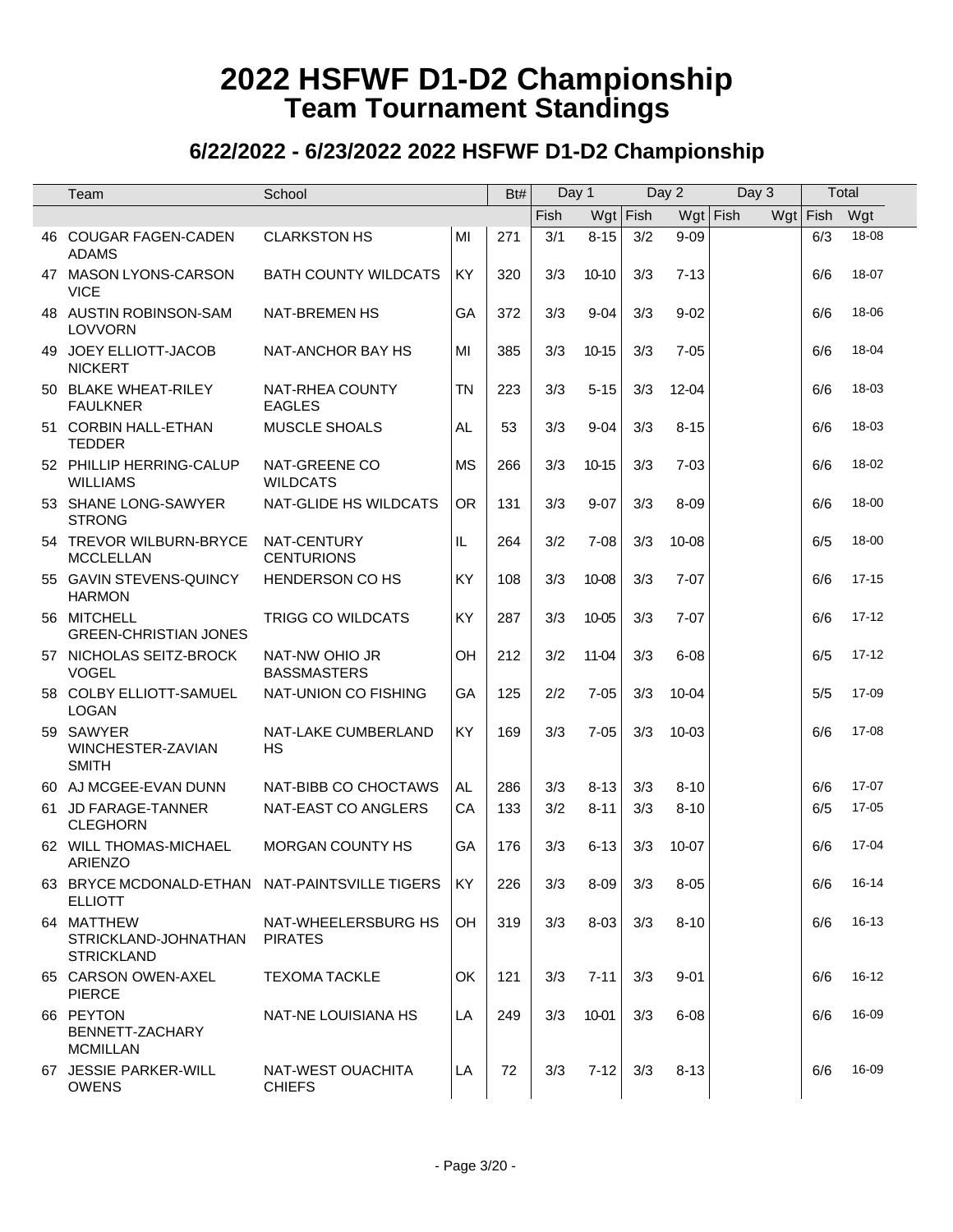| Team                                                          | School                                    |           | Bt# | Day 1 |          |            | Day 2      | Day 3 |            | Total     |
|---------------------------------------------------------------|-------------------------------------------|-----------|-----|-------|----------|------------|------------|-------|------------|-----------|
|                                                               |                                           |           |     | Fish  |          | $Wgt$ Fish | $Wgt$ Fish |       | $Wgt$ Fish | Wgt       |
| 68 JACKSON<br>ROUMBANIS-JADON<br><b>SPENCER</b>               | NAT-RUSSELLVILLE HS<br><b>CYCLONES</b>    | AR        | 123 | 3/3   | $6 - 03$ | 3/3        | $10 - 01$  |       | 6/6        | 16-04     |
| 69 BRYAN AMMONS-BRAYDEN NAT-CENTRAL HARDIN<br>WRIGHT          | <b>BRUINS</b>                             | <b>KY</b> | 265 | 3/3   | $8 - 00$ | 2/2        | $8 - 04$   |       | 5/5        | 16-04     |
| 70 MICHAEL<br>AVERY-BENJAMIN CLARK                            | NAT-SOUTH FORSYTH HS<br><b>WAR EAGLES</b> | GA        | 323 | 3/3   | $8 - 03$ | 3/3        | $8 - 00$   |       | 6/6        | 16-03     |
| 71 DYLAN SORRELLS-CULLUM NAT-HIGHLAND PARK HS<br><b>BROWN</b> |                                           | <b>TX</b> | 262 | 3/1   | $10-14$  | 2/2        | $5 - 05$   |       | 5/3        | 16-03     |
| 72 PEYTEN<br>URBANOVSKY-WESTEN<br><b>URBANOVSKY</b>           | NAT-CLIFTON HS CUBS                       | <b>TX</b> | 350 | 3/3   | $7 - 00$ | 3/3        | $9 - 01$   |       | 6/6        | 16-01     |
| 73 CARSON EWEN-RYDER<br><b>LINDON</b>                         | NAT-POWELL CO HS                          | KY        | 295 | 3/3   | 10-03    | 3/2        | $5 - 14$   |       | 6/5        | 16-01     |
| 74 LUKE MALIK-JACK HAY                                        | ANGLER DEVELOPMENT                        | MI        | 259 | 3/3   | $8 - 12$ | 3/2        | $7 - 03$   |       | 6/5        | $15 - 15$ |
| 75 CODY MELSON-LINCOLN<br><b>BOOTH</b>                        | ANGOLA HS (HORNETS)                       | IN        | 101 | 3/3   | $7 - 13$ | 3/2        | $7 - 14$   |       | 6/5        | $15 - 11$ |
| 76 LANDIN CHATHAM-TAYLOR NAT-WESTON FISHING<br><b>CHATHAM</b> | <b>WOLVES</b>                             | LA        | 154 | 3/3   | $7 - 07$ | 3/3        | $8 - 02$   |       | 6/6        | 15-09     |
| 76 JOSH KAUFFMAN-TRENT<br>CAREY                               | <b>FISHAHOLICS</b>                        | PA        | 330 | 3/3   | $8 - 02$ | 3/3        | $7 - 07$   |       | 6/6        | 15-09     |
| 78 BROCK ROGERS-WYATT<br><b>MARLER</b>                        | NAT-BRADLEYVILLE<br><b>EAGLES</b>         | <b>MO</b> | 339 | 3/3   | $8 - 03$ | 3/2        | $7 - 06$   |       | 6/5        | 15-09     |
| 79 COLE EDWARDS-DRAKE<br><b>STURGILL</b>                      | DAR HS PATRIOTS                           | AL.       | 91  | 3/3   | 10-02    | 2/2        | $5 - 07$   |       | 5/5        | 15-09     |
| 80 JACOB VAN SCOIK-WADE<br><b>DETWEILER</b>                   | <b>CAPITAL CITY</b>                       | PA        | 187 | 3/3   | $7 - 08$ | 3/3        | $7 - 14$   |       | 6/6        | 15-06     |
| 81 COLE JOHNSON-BRETT<br><b>HARBISON</b>                      | NAT-NORTH BULLITT<br><b>EAGLES</b>        | KY        | 130 | 3/3   | 11-02    | 2/2        | $4 - 04$   |       | 5/5        | 15-06     |
| 82 MICAH BELT-JAEDON DAN                                      | NAT-KIOWA COWBOYS                         | OK        | 200 | 3/3   | $9 - 07$ | 3/3        | $5 - 13$   |       | 6/6        | 15-04     |
| 83 EVAN FRULLANEY-AUSTIN<br><b>BLACK</b>                      | <b>CHEROKEE BLUFF BEARS</b>               | GA        | 8   | 3/3   | $7 - 07$ | 3/3        | $7 - 12$   |       | 6/6        | 15-03     |
| 84 MASON WHITE-LEVI<br><b>SINGLETARY</b>                      | NAT-COOK HS ANGLERS                       | GA        | 328 | 3/2   | $8 - 11$ | 3/3        | $6 - 06$   |       | 6/5        | 15-01     |
| 85 COBY<br>THOMPSON-BENTLEY<br><b>FLOYD</b>                   | NAT-REEL MONEY                            | GA        | 140 | 3/2   | $5 - 15$ | 3/3        | 9-01       |       | 6/5        | 15-00     |
| 86 COLEMAN<br>PHILLIPS-CARTER<br><b>PHILLIPS</b>              | NAT-NCA FISHING                           | AR.       | 100 | 2/2   | $6 - 10$ | 3/3        | 8-06       |       | 5/5        | $15 - 00$ |
| 87 KYLE MANN-COLE KOENIG                                      | NAT-LODI HIGH FLAMES                      | CA        | 294 | 3/2   | $8 - 02$ | 2/2        | $6 - 08$   |       | 5/4        | 14-10     |
| 88 MASON<br>NEWTON-JACKSON<br><b>GARNER</b>                   | ROGERSVILLE BASS CLUB                     | AL        | 55  | 3/2   | $8 - 09$ | 3/3        | $5 - 15$   |       | 6/5        | 14-08     |
| 89 COOPER WRIGHT-ELI<br><b>SCHEIDEMAN</b>                     | NAT-BECKER HS TEAM                        | ΜN        | 17  | 3/3   | $9 - 09$ | 2/2        | $4 - 15$   |       | 5/5        | 14-08     |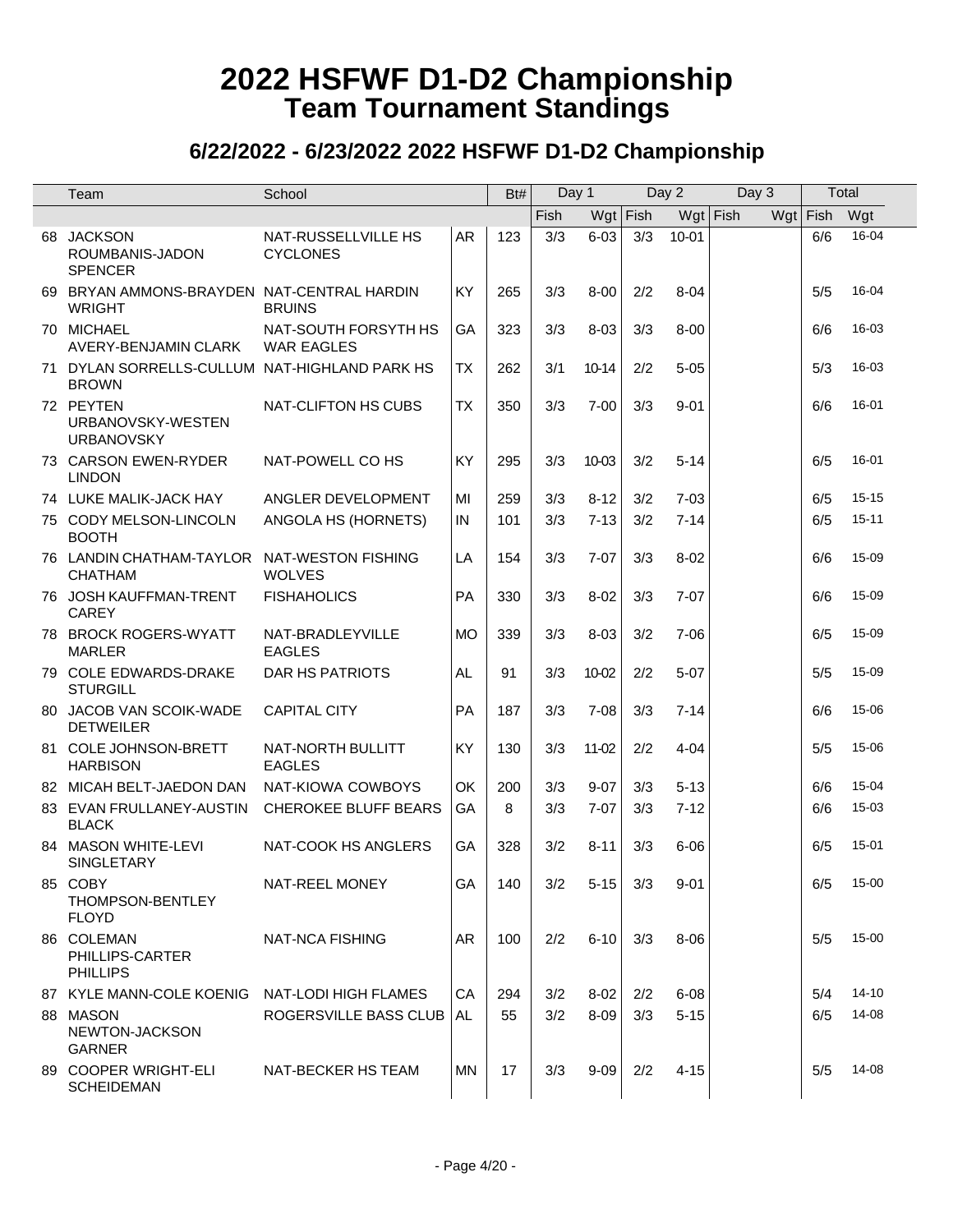| Team                                                            | School                                     |           | Bt# | Day 1 |            |            | Day 2      | Day 3 | Total    |             |
|-----------------------------------------------------------------|--------------------------------------------|-----------|-----|-------|------------|------------|------------|-------|----------|-------------|
|                                                                 |                                            |           |     | Fish  |            | $Wgt$ Fish | $Wgt$ Fish |       | Wgt Fish | Wgt         |
| 90 KADEN SNAVELY-LOGAN<br>CARDWELL                              | NAT-CENTRAL FLORIDA<br><b>ANGLERS</b>      | FL.       | 351 | 3/2   | 10-03      | 2/2        | $4 - 04$   |       | 5/4      | $14-07$     |
| 91 MAX PLEMMONS-MASON<br><b>COOPER</b>                          | <b>SYLVANIA BASS</b>                       | AL.       | 138 | 1/0   | $3 - 11$   | 3/3        | $10 - 12$  |       | 4/3      | 14-07       |
| 92 HAYDEN FRY-GRIFFIN<br><b>GEISS</b>                           | <b>BROOKFIELD EAST</b><br><b>SPARTANS</b>  | WI        | 399 | 3/3   | $8 - 10$   | 2/2        | $5 - 12$   |       | 5/5      | 14-06       |
| 93 EMMETT KING-AJ DRAPER                                        | NAT-PANORAMA HS                            | IA        | 283 | 3/3   | $7 - 01$   | 3/3        | $7 - 04$   |       | 6/6      | 14-05       |
| 94 WADE ROBERTS-BLAYNE<br><b>CARPENTER</b>                      | NAT-LOUISIANA SAF                          | LA        | 152 | 3/3   | $7 - 02$   | 2/2        | $7 - 03$   |       | 5/5      | 14-05       |
| 95 MAX WALTERS-TATE<br><b>HENDERSON</b>                         | <b>EAST PRAIRIE EAGLES</b>                 | <b>MO</b> | 189 | 3/2   | $8 - 07$   | 3/2        | $5 - 13$   |       | 6/4      | 14-04       |
| 96 ROMAN LITERSKI-CARTER<br><b>LOCHMANN</b>                     | EUREKA WILDCAT                             | <b>MO</b> | 238 | 3/3   | $7 - 03$   | 3/3        | $7 - 00$   |       | 6/6      | 14-03       |
| 97 TUCKER<br>DOTTLEY-BRANDON GABE                               | <b>BRYANT HS HORNETS</b>                   | <b>AR</b> | 36  | 2/2   | $5 - 06$   | 3/3        | $8 - 12$   |       | 5/5      | 14-02       |
| 98 LANDEN DIXON-MITCH<br>(FLOYD) WEAVER JR                      | NAT-CITRONELL<br><b>WILDCATS</b>           | AL.       | 162 | 3/2   | $6 - 13$   | 2/2        | $7 - 03$   |       | 5/4      | 14-00       |
| 99 COLE MARTIN-KANON<br>GOSS                                    | NAT-LAKESIDE RAMS                          | <b>AR</b> | 349 | 3/3   | 11-09      | 1/1        | $2 - 07$   |       | 4/4      | 14-00       |
| 100 ANDREW (HUNTER)<br>ALEXANDER-DALTON<br><b>EURY</b>          | NAT-NC MINOR LEAGUE                        | <b>NC</b> | 52  | 3/3   | $6 - 14$   | 3/3        | $7 - 01$   |       | 6/6      | $13 - 15$   |
| 101 MICHAEL<br>MAYNOR-ANDREW<br><b>GRAVES</b>                   | NAT-HEWITT TRUSSVILLE<br><b>HUSKIES</b>    | AL.       | 191 | 3/2   | $6 - 15$   | 3/3        | $7 - 00$   |       | 6/5      | $13 - 15$   |
| 102 JOHN MASON DAVIS-KEVIN VILONIA HS EAGLES<br><b>FINCH</b>    |                                            | <b>AR</b> | 12  | 2/2   | $4 - 09$   | 3/3        | $9 - 06$   |       | 5/5      | $13 - 15$   |
| 103 GRADY JOHNSON-TRIPP<br><b>BERLINSKY JR</b>                  | NAT-OSCEOLA ANGLERS                        | FL.       | 232 | 3/2   | $9 - 12$   | 2/2        | $4 - 03$   |       | 5/4      | $13 - 15$   |
| 104 BRAYSON<br>CLAUNCH-CAMERON<br><b>OWENS</b>                  | BOYLE COUNTY HS                            | KY        | 107 | 3/3   | $9 - 06$   | 1/1        | $4 - 08$   |       | 4/4      | 13-14       |
| 105 TYSON VERKAIK-CLAUDE<br><b>LOFTIN</b>                       | <b>NAT-MARION CO</b><br><b>BASSMASTERS</b> | <b>FL</b> | 115 | 3/3   | $6 - 07$   | 3/3        | $7 - 06$   |       | 6/6      | $13 - 13$   |
| 106 JAKE PANICHI-LOUIE<br><b>PANICHI</b>                        | NAT-NORTH WOODS                            | <b>MN</b> | 251 |       | $3/2$ 7-06 |            | $3/3$ 6-07 |       |          | $6/5$ 13-13 |
| 107 CASSIUS OLSON-TAELIN<br><b>SUGIMURA</b>                     | HAWAII HS FISHING                          | HI        | 214 | 3/3   | $6 - 13$   | 3/3        | $6 - 15$   |       | 6/6      | 13-12       |
| 108 ETHAN MARTIN-TYLER<br>LEACHMAN                              | NAT-BULLITT EAST HS<br><b>CHARGERS</b>     | KY        | 26  | 2/2   | $4 - 12$   | 3/2        | $8 - 14$   |       | 5/4      | $13 - 10$   |
| 109 DADE VINCENT-BROCK<br><b>VINCENT</b>                        | NAT-MUHLENBERG CO HS                       | KY        | 358 | 3/3   | $6 - 00$   | 3/2        | $7 - 08$   |       | 6/5      | 13-08       |
| 110 ASPEN MARTIN-JETT<br><b>STRICKLAND</b>                      | NAT-CALHOUN HS<br>YELLOW JACKETS           | GA        | 11  | 2/2   | $4 - 05$   | 3/3        | $9 - 02$   |       | 5/5      | 13-07       |
| 111 BRYSON DOTSON-HOLDEN NAT-CAMPBELL CO. HS<br><b>PISTELLO</b> |                                            | <b>TN</b> | 51  | 1/1   | $4 - 00$   | 3/3        | $9 - 04$   |       | 4/4      | 13-04       |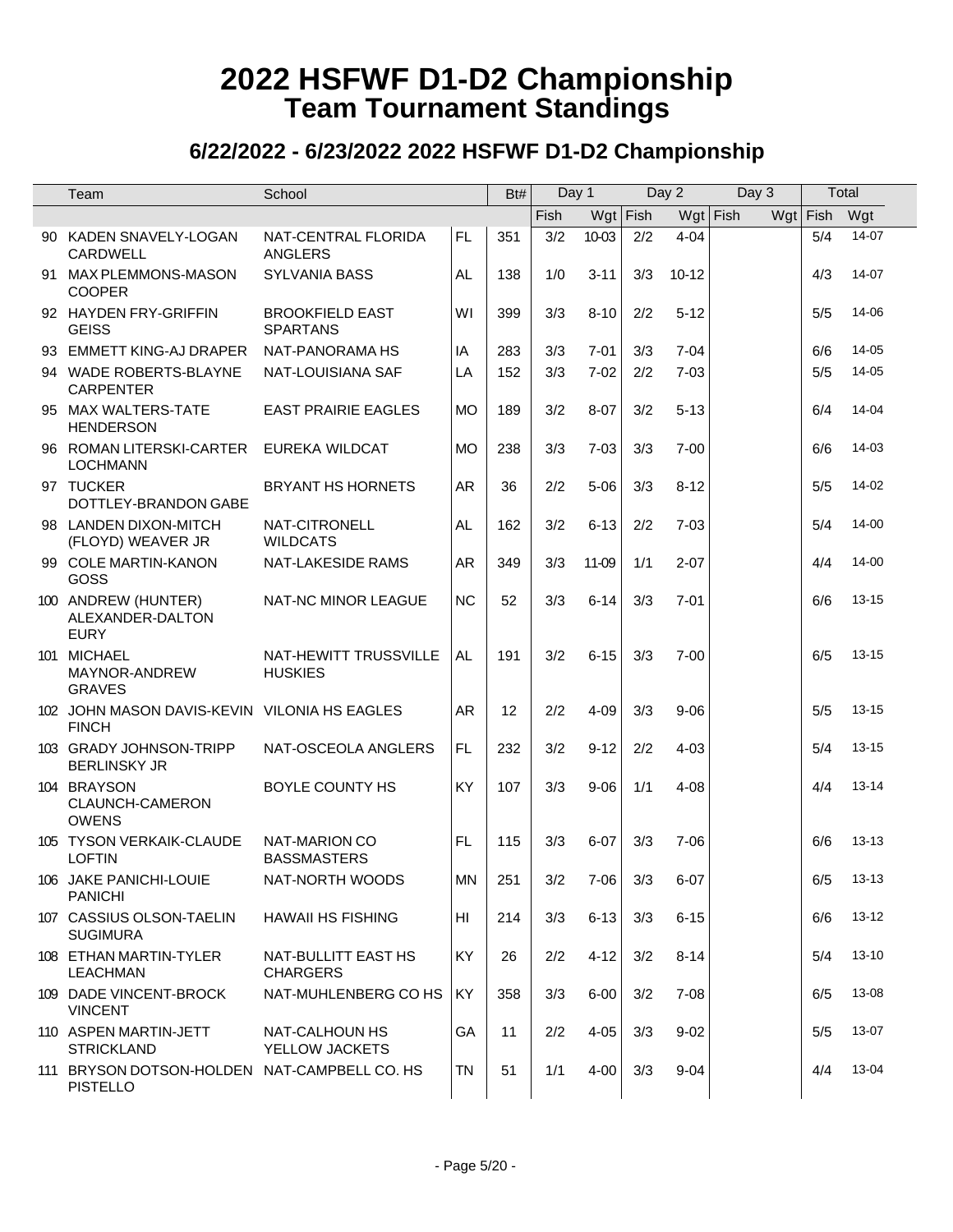| Team                                                                 | School                                    |           | Bt# | Day 1 |            |     | Day 2      | Day 3 |          | Total     |
|----------------------------------------------------------------------|-------------------------------------------|-----------|-----|-------|------------|-----|------------|-------|----------|-----------|
|                                                                      |                                           |           |     | Fish  | $Wgt$ Fish |     | $Wgt$ Fish |       | Wgt Fish | Wgt       |
| 112 TYLER LEWIS-BRODY<br><b>THOMPSON</b>                             | <b>NORDONIA HS</b>                        | OH        | 164 | 2/2   | $4 - 13$   | 2/2 | $8 - 07$   |       | 4/4      | 13-04     |
| 113 BRYANT BILOTTO-SOREN<br><b>WILLIAMS</b>                          | <b>CHELSEA ANGLERS</b>                    | AL        | 113 | 3/3   | $6 - 11$   | 3/3 | $6 - 08$   |       | 6/6      | $13 - 03$ |
| 114 GUNNER WEST-ISAAC<br><b>ROGERS</b>                               | <b>RIP N LIPS</b>                         | OK        | 290 | 1/1   | $2 - 01$   | 3/3 | $11 - 02$  |       | 4/4      | 13-03     |
| 115 KELLEN LANMAN-DAVIS<br><b>GREAUD</b>                             | NAT-DEER CREEK<br><b>ANTLERS</b>          | OK        | 302 | 3/3   | $8 - 05$   | 2/2 | $4 - 13$   |       | 5/5      | 13-02     |
| 116 DELBERT WILSON-HAYDEN NAT-NORTH PAULDING HS<br><b>WHITTEMORE</b> |                                           | GA        | 35  | 2/2   | $8 - 06$   | 2/2 | $4 - 11$   |       | 4/4      | 13-01     |
| 117 LOGAN BULLINGER-RYAN<br><b>BULLINGER</b>                         | NAT-CENTURY HS<br><b>PATRIOTS</b>         | <b>ND</b> | 83  | 3/2   | $5 - 05$   | 3/3 | $7 - 10$   |       | 6/5      | $12 - 15$ |
| 118 MATTHEW<br>MCGREGOR-LOGAN<br><b>MAPLES</b>                       | <b>WEST MORGAN REBELS</b>                 | AL.       | 178 | 3/3   | $8 - 04$   | 2/2 | $4 - 09$   |       | 5/5      | $12 - 13$ |
| 119 GARRETT CROMER-PAUL<br><b>BATASTINI</b>                          | NAT-LAFAYETTE<br><b>CHRISTIAN COUGARS</b> | GA        | 96  | 2/2   | $7 - 01$   | 3/3 | $5 - 08$   |       | 5/5      | 12-09     |
| 120 NOAH DANIELS-KYLE<br><b>DANIELS</b>                              | LAFAYETTE<br><b>COMMODORES</b>            | <b>MS</b> | 236 | 3/3   | 10-08      | 1/1 | $1 - 15$   |       | 4/4      | $12 - 07$ |
| 121 MASON MCCORMICK-EVAN NAT-BYRD YELLOW<br>LEE                      | <b>JACKETS</b>                            | LA        | 149 | 2/2   | $3 - 12$   | 3/3 | $8 - 10$   |       | 5/5      | 12-06     |
| 122 BLAKE DUNCAN-DREW<br><b>GIDEON</b>                               | NAT-UPPER TOMBIGBEE<br><b>TRAIL</b>       | <b>MS</b> | 299 | 3/3   | $7 - 13$   | 2/2 | $4 - 08$   |       | 5/5      | $12 - 05$ |
| 123 HADEN RYZA-DALLON<br><b>HOSKINS</b>                              | NAT-IDAHO STUDENT<br><b>ANGLERS</b>       | ID        | 276 | 3/3   | 10-03      | 1/1 | $2 - 02$   |       | 4/4      | $12 - 05$ |
| 124 MAKENZIE<br>SHELTON-REAGAN<br><b>SHELTON</b>                     | NAT-POWELL CO HS                          | KY        | 190 | 3/3   | $6 - 01$   | 3/3 | $6 - 03$   |       | 6/6      | $12 - 04$ |
| 125 CLAYTON CRUZE-JAYDEN<br><b>PEACH</b>                             | OHIO COUNTY EAGLES                        | <b>KY</b> | 110 | 3/2   | $5 - 13$   | 3/2 | $6 - 07$   |       | 6/4      | 12-04     |
| 126 JACOB COGGINS-MAGGIE<br><b>OWEN</b>                              | SOUTH HILLO HS                            | <b>MS</b> | 180 | 3/2   | $6 - 01$   | 3/2 | $6 - 03$   |       | 6/4      | $12 - 04$ |
| 127 TY STROUP-DANIEL<br><b>WALTER</b>                                | NAT-WILDCAT HS FISHING                    | <b>PA</b> | 139 | 1/1   | $1 - 10$   | 3/3 | $10 - 10$  |       | 4/4      | $12 - 04$ |
| 128 COOPER MCDONALD-JAKE NAT-LUMPKIN COUNTY<br><b>BARRETT</b>        | <b>INDIANS</b>                            | GA        | 380 |       | $1/1$ 2-09 |     | $3/3$ 9-11 |       |          | 4/4 12-04 |
| 129 JOSEPH<br>STINGLEY-ZACHERY LOWE                                  | NAT-BASSTACTIX                            | <b>MS</b> | 237 | 3/1   | $5 - 11$   | 3/3 | $6 - 07$   |       | 6/4      | $12 - 02$ |
| 130 JIMMY WRIGHT-LAYTON<br><b>TERRELL</b>                            | NAT-CALVARY ACADEMY<br><b>CAVALIERS</b>   | LA        | 407 | 3/3   | $6 - 15$   | 2/2 | $5 - 02$   |       | 5/5      | $12 - 01$ |
| 131 DYLAN STORM-SHANE<br><b>WINTERS</b>                              | <b>CARTHAGE BASS TEAM</b>                 | <b>MO</b> | 370 | 3/3   | $7 - 14$   | 2/2 | $4 - 02$   |       | 5/5      | 12-00     |
| 132 CALEB CROMER-JACOB<br><b>SIMS</b>                                | <b>LOCUST GROVE HS</b>                    | GA        | 230 | 3/2   | $7 - 15$   | 2/1 | $4 - 01$   |       | 5/3      | 12-00     |
| 133 HAYLEY MILLS-TYLER<br><b>MARTIN</b>                              | A.H.S.B.A.                                | GA        | 218 | 3/2   | $6 - 03$   | 3/3 | $5 - 12$   |       | 6/5      | $11 - 15$ |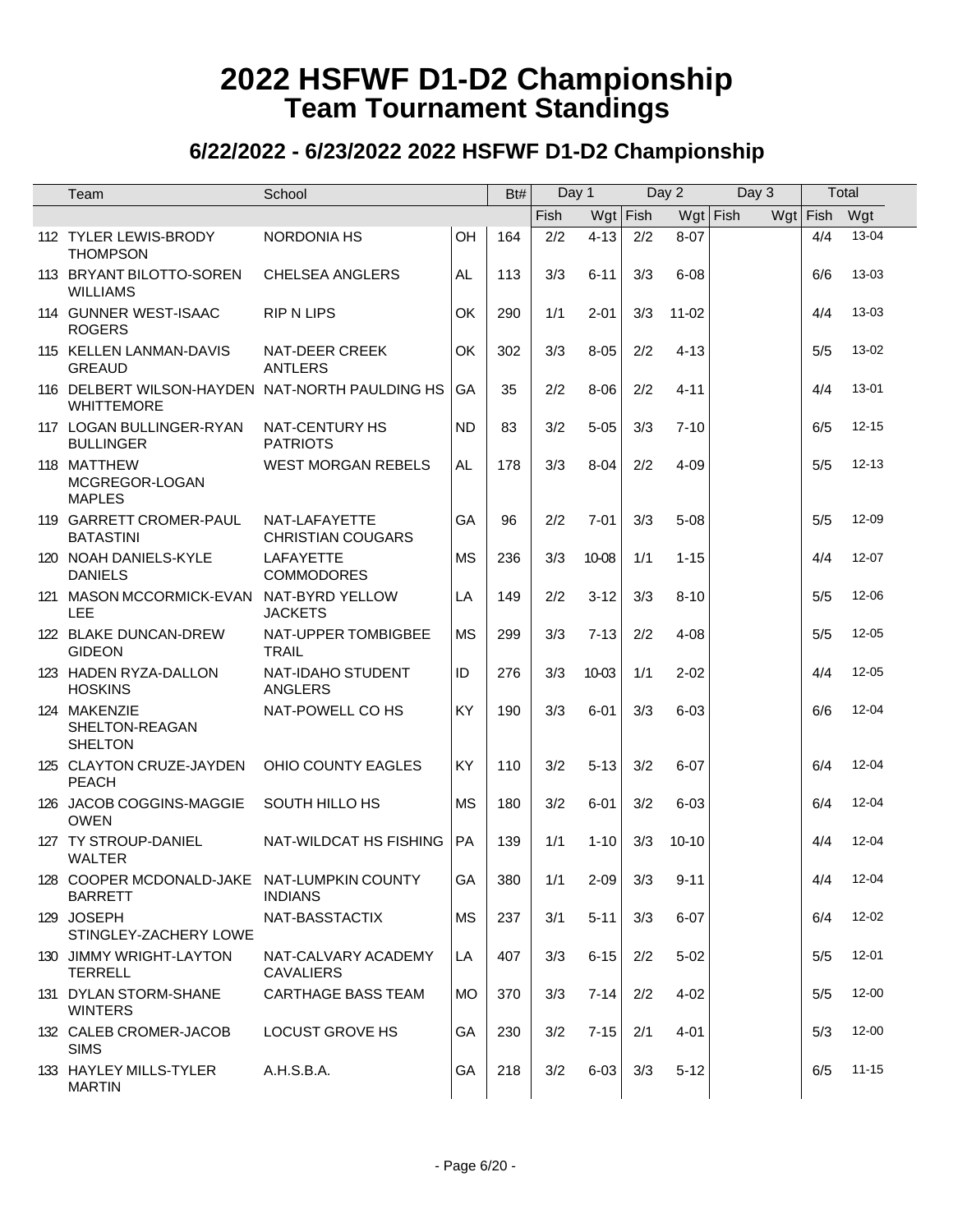| Team                                                           | School                                  |           | Bt# | Day 1 |                |     | Day 2      | Day 3 |            | Total     |
|----------------------------------------------------------------|-----------------------------------------|-----------|-----|-------|----------------|-----|------------|-------|------------|-----------|
|                                                                |                                         |           |     | Fish  | $Wgt$ Fish     |     | $Wgt$ Fish |       | $Wgt$ Fish | Wgt       |
| 134 IAN KIDD-MADDOX COPE                                       | <b>MARSHALL COUNTY</b>                  | KY        | 30  | 2/2   | $4 - 03$       | 3/3 | $7 - 12$   |       | 5/5        | $11 - 15$ |
| 135 ELI TESSLER-MASON<br><b>DECKER</b>                         | <b>ROCHESTER</b>                        | <b>MN</b> | 166 | 3/3   | $9 - 11$       | 1/1 | $2 - 03$   |       | 4/4        | $11 - 14$ |
| 136 RIDGE RUTLEDGE-RYAN<br>SPONCIL                             | NAT-EAST JESSAMINE HS                   | KY        | 409 | 2/2   | $5 - 05$       | 3/3 | $6 - 08$   |       | 5/5        | $11 - 13$ |
| 137 JACOB ROSS-COLE<br><b>WHIGHAM</b>                          | <b>NAT-SATSUMA HS</b>                   | <b>AL</b> | 274 | 3/3   | $11 - 12$      |     |            |       | 3/3        | $11 - 12$ |
| 138 PRESLEY LANNOM-LOGAN<br><b>EVANS</b>                       | UPPER CUMBERLAND                        | <b>TN</b> | 194 | 3/2   | $7 - 10$       | 2/2 | $4 - 01$   |       | 5/4        | $11 - 11$ |
| 139 CALEB GRIFFIN-BRYSON<br><b>BAILEY</b>                      | W TENNESSEE HOME<br><b>SCHOOL</b>       | <b>TN</b> | 257 | 1/1   | $1 - 11$       | 3/3 | $10 - 00$  |       | 4/4        | $11 - 11$ |
| <b>140 RYAN</b><br>BRANDEL-JONATHAN<br><b>WASCHEK</b>          | ROSEMOUNT HS IRISH                      | <b>MN</b> | 64  | 2/2   | $7 - 09$       | 1/1 | $4 - 00$   |       | 3/3        | 11-09     |
| 141 NATHEN FUTCH-KOLBY<br><b>CASH</b>                          | <b>CAPTAIN SHREVE HS</b>                | LA        | 104 | 3/2   | $7 - 07$       | 2/2 | $4 - 00$   |       | 5/4        | $11 - 07$ |
| 142 PARKER JOLLY-JULIAN<br><b>BURGOS</b>                       | <b>FLORENCE FALCONS</b>                 | AL        | 337 | 2/1   | $6 - 02$       | 2/2 | $5 - 05$   |       | 4/3        | $11 - 07$ |
| 143 SAM<br>SHIMABUKURO-MAXWELL<br><b>KANEKO</b>                | NAT-DELTA TEEN TEAM                     | CA        | 127 |       |                | 3/3 | $11 - 07$  |       | 3/3        | $11 - 07$ |
| 144 BRICE DAVIS-GARRETT<br><b>ANGOTTI</b>                      | NAT-COOTER WILDCATS                     | AR        | 163 | 2/2   | $6 - 14$       | 2/2 | $4 - 07$   |       | 4/4        | $11 - 05$ |
| 145 BRUNSON FAIN-JACKSON<br><b>GINN</b>                        | NAT-SOUTHWEST<br><b>GEORGIA ACADEMY</b> | GA        | 355 | 2/2   | $3 - 13$       | 2/2 | $7 - 07$   |       | 4/4        | $11 - 04$ |
| 146 ANDREW BILLOS-CALEB<br><b>PIPES</b>                        | ELITE BASS JUNKIES                      | OH        | 114 | 3/3   | $5 - 14$       | 3/2 | $5 - 05$   |       | 6/5        | $11 - 03$ |
| 147 DAVID BERRY-CAMERON<br><b>RAE</b>                          | <b>MLF ZIMBABWE</b>                     | ZA        | 256 | 1/1   | $1 - 15$       | 3/3 | $9 - 04$   |       | 4/4        | $11 - 03$ |
| 148 JACE ANDERSON-TY<br><b>DOWNS</b>                           | NAT-SAVAGE FISHING                      | OK        | 401 | 3/2   | 11-03          |     |            |       | 3/2        | $11 - 03$ |
| 149 BLAKE<br>BECKMANN-HUNTER<br><b>BECKMANN</b>                | NAT-BREESE HS<br><b>COUGARS</b>         | IL        | 73  | 2/2   | $3 - 12$       | 3/3 | $7 - 05$   |       | 5/5        | $11 - 01$ |
| 150 CORY COOTS-SLATER<br><b>STORMS</b>                         | <b>CORBIN REDHOUNDS</b>                 | <b>KY</b> | 156 |       | $3/3$ 7-05 1/1 |     | $3 - 11$   |       |            | 4/4 11-00 |
| 151 MAKENZIE BAILEY-DALTON NAT-WINTER SPRINGS<br><b>BAILEY</b> |                                         | <b>FL</b> | 321 | 3/2   | $8 - 08$       | 1/1 | $2 - 06$   |       | 4/3        | $10 - 14$ |
| 152 ELI ROWTON-XANDER<br><b>COBB</b>                           | <b>CMS EAGLE ANGLERS</b>                | AR        | 359 | 3/3   | $9 - 03$       | 1/1 | $1 - 10$   |       | 4/4        | $10 - 13$ |
| 153 AUSTIN ROSE-JARRETT<br><b>BURGER</b>                       | NAT-MENA BASSCATS                       | AR        | 317 | 3/3   | $8 - 04$       | 1/1 | $2 - 09$   |       | 4/4        | $10 - 13$ |
| 154 JAKE GLASS-HUNTER<br><b>SUTTON</b>                         | NAT-LAKESIDE WARRIORS LA                |           | 142 | 2/2   | $3 - 10$       | 3/3 | $7 - 02$   |       | 5/5        | $10 - 12$ |
| 155 CHAN BARBER-BANKS<br><b>BARBER</b>                         | POLK CO HS WOLVERINE                    | NC.       | 342 | 3/3   | 10-11          |     |            |       | 3/3        | 10-11     |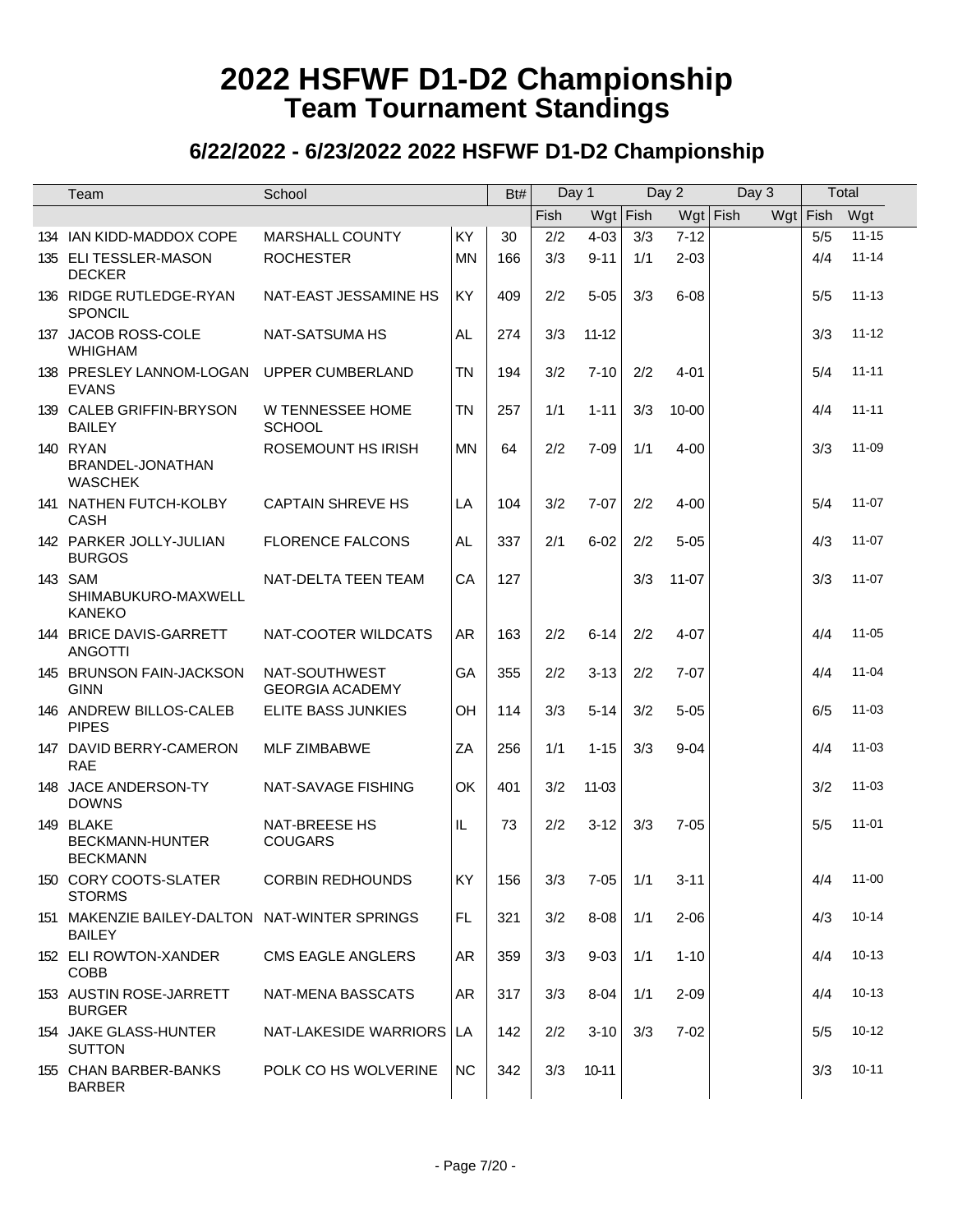| Team                                                       | School                                 |           | Bt# | Day 1 |            | Day 2 |            | Day 3 | Total    |           |
|------------------------------------------------------------|----------------------------------------|-----------|-----|-------|------------|-------|------------|-------|----------|-----------|
|                                                            |                                        |           |     | Fish  | $Wgt$ Fish |       | $Wgt$ Fish |       | Wgt Fish | Wgt       |
| 156 HUNTER SIMS-HARRISON<br><b>OVERMAN</b>                 | NAT-WEST TN STUDENT<br><b>TRAIL</b>    | <b>TN</b> | 61  | 1/1   | $2 - 08$   | 3/2   | $8 - 02$   |       | 4/3      | $10 - 10$ |
| 157 LUKE FLETCHER-MICHAEL<br><b>HUNTER FLYNN</b>           | NAT-ESTILL COUNTY HS                   | KY        | 192 | 3/3   | $8 - 00$   | 1/1   | $2 - 09$   |       | 4/4      | 10-09     |
| 158 RONIN PICKER-ALEC<br><b>DAVIDSON</b>                   | NAT-LINCOLN CO<br><b>LUNKERS</b>       | <b>MO</b> | 56  | 2/2   | $6 - 07$   | 2/2   | $4 - 02$   |       | 4/4      | 10-09     |
| 159 CARSEN<br>ADCOCK-MICHAEL (RILEY)<br><b>PITMAN</b>      | NAT-HAUGHTON HS BUCS                   | LA        | 247 | 3/3   | 10-09      |       |            |       | 3/3      | 10-09     |
| 160 JASE WHITE-TANNER<br><b>WILLIAMS</b>                   | NAT-HAUGHTON FISHING<br>TEAM           | LA        | 365 | 2/2   | $4 - 00$   | 2/2   | $6 - 08$   |       | 4/4      | $10 - 08$ |
| 161 MATT DOPP-PEYTON<br><b>FERGUSON</b>                    | NAT-CAMPBELL CO HS                     | <b>TN</b> | 356 | 2/2   | $5 - 15$   | 2/2   | $4 - 09$   |       | 4/4      | $10 - 08$ |
| 162 AIDAN MASS-JOE PUCEL                                   | NAT-WAYZATA TROJANS                    | <b>MN</b> | 416 | 3/3   | 10-05      |       |            |       | 3/3      | $10 - 05$ |
| 163 CODY DOMINGOS-KYLE<br><b>GOLDSTEIN</b>                 | NAT-PASO ROBLES                        | CA        | 183 | 3/3   | $8 - 06$   | 1/1   | $1 - 13$   |       | 4/4      | 10-03     |
| 164 LUKE DAVIS-SAMUEL<br><b>DAVIS</b>                      | OCONEE FISHING CLUB                    | GA        | 269 | 1/1   | $3 - 11$   | 3/3   | $6 - 07$   |       | 4/4      | $10 - 02$ |
| 165 BRADEN WILSON-ROSS<br><b>WILSON</b>                    | NAT-SCOTTS HILL HS<br><b>LIONS</b>     | <b>TN</b> | 246 | 3/3   | $8 - 02$   | 1/1   | $1 - 12$   |       | 4/4      | $9 - 14$  |
| 166 TYLER LAKE-JESSE<br><b>WOODWARD</b>                    | NAT-KETCHUM HS                         | OK        | 158 | 3/3   | $7 - 07$   | 1/1   | $2 - 07$   |       | 4/4      | $9 - 14$  |
| 167 CARVER GRIFFIN-VERNON NORTH AUGUSTA<br><b>REYNOLDS</b> |                                        | SC        | 144 | 1/1   | $3 - 04$   | 3/3   | $6 - 10$   |       | 4/4      | $9 - 14$  |
| 168 BRADEN BARTRON-ZION<br><b>DUNAWAY</b>                  | NAT-INDIANA SOUTH                      | IN        | 252 | 2/2   | $9 - 12$   |       |            |       | 2/2      | $9 - 12$  |
| 169 PAYTON LYNDALL-FISHER<br><b>PERKINS</b>                | NAT-LAKE COUNTY                        | CA        | 305 | 3/3   | $7 - 04$   | 1/1   | $2 - 07$   |       | 4/4      | $9 - 11$  |
| 170 TAYLOR<br>MARCEL-MATTHEW<br><b>CAMPBELL</b>            | NAT-LEGACY JR BASS                     | <b>NY</b> | 60  | 2/2   | $5 - 10$   | 2/2   | $4 - 01$   |       | 4/4      | $9 - 11$  |
| 171 LANDON MYERS-HUNTER<br><b>OLIVET</b>                   | NAT-ALCOA FISHING TEAM                 | <b>TN</b> | 92  | 1/0   | $1 - 11$   | 3/3   | $8 - 00$   |       | 4/3      | $9 - 11$  |
| 172 CLAYTON<br>HERBSTER-LANDON<br><b>JONES</b>             | <b>BROOKS LIONS</b>                    | AL.       | 54  | 3/3   | $7 - 12$   | 1/1   | $1 - 14$   |       | 4/4      | $9 - 10$  |
| 173 GRAY CHAPMAN-BRAYDEN SATSUMA HS<br><b>ABBOTT</b>       |                                        | <b>AL</b> | 296 | 1/1   | $3 - 05$   | 3/3   | $6 - 05$   |       | 4/4      | $9 - 10$  |
| 174 CALEB SIMMONS-ETHAN<br><b>WISE</b>                     | NAT-OSCEOLA ANGLERS                    | <b>FL</b> | 39  | 1/1   | $3 - 05$   | 2/2   | $6 - 05$   |       | 3/3      | $9 - 10$  |
| 175 JOE<br>VANDERPOOL-DAKOTA<br><b>MEANS</b>               | NAT-WASHINGTON STATE                   | WA        | 341 | 3/3   | $6 - 11$   | 1/1   | $2 - 13$   |       | 4/4      | $9 - 08$  |
| 176 ETHAN FOLEY-TREY<br><b>STUECKER</b>                    | NAT-CENTRAL HARDIN HS                  | <b>KY</b> | 161 | 2/2   | $3 - 03$   | 3/3   | $6 - 04$   |       | 5/5      | $9 - 07$  |
| 177 NATHAN WHITEHEAD-BEN<br><b>STONECIPHER</b>             | <b>MUSCLE SHOALS</b><br><b>TROJANS</b> | <b>AL</b> | 10  | 2/1   | $4 - 04$   | 2/2   | $5 - 02$   |       | 4/3      | $9 - 06$  |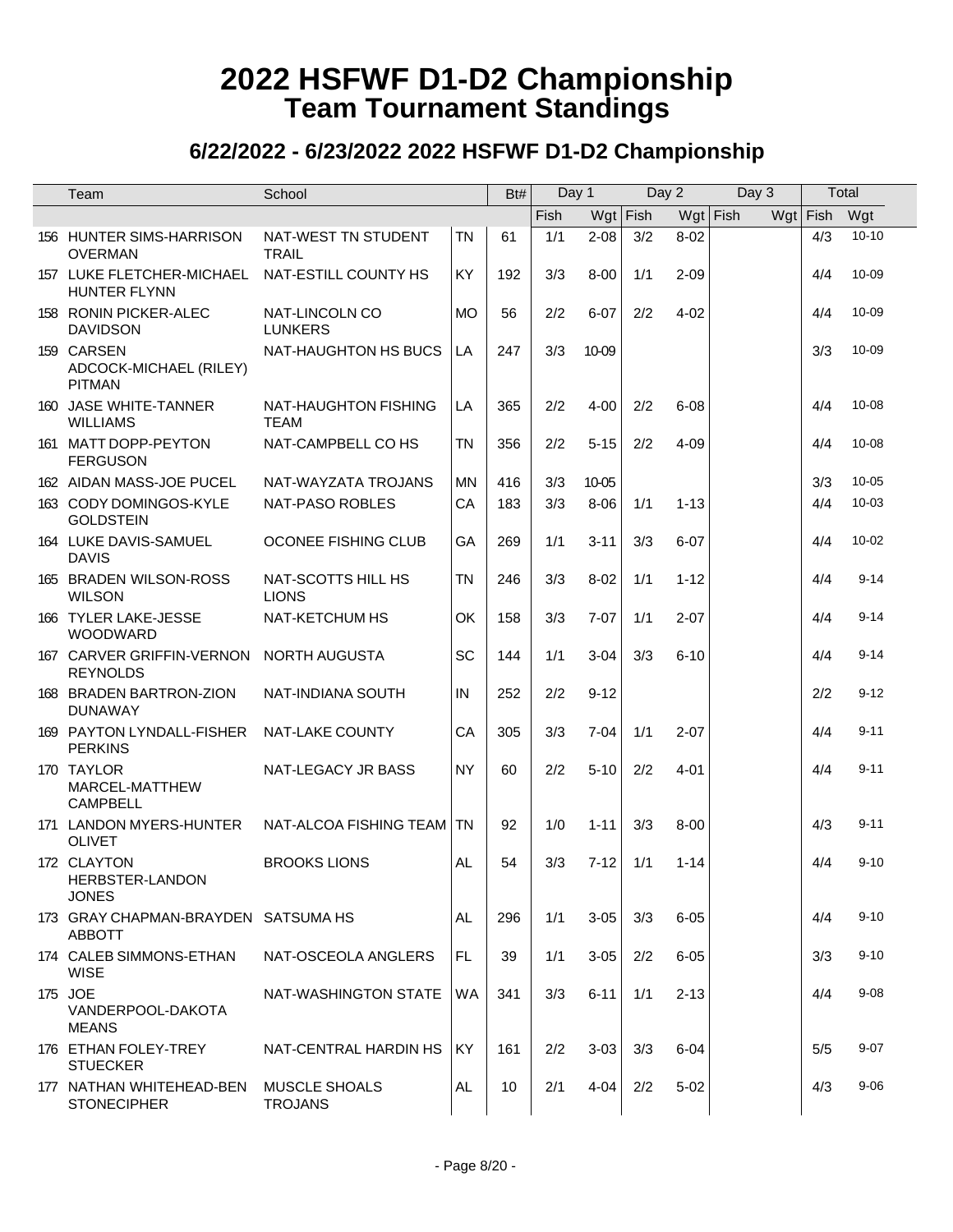| Team                                                         | School                             |           | Bt# | Day 1 |            |            | Day 2    | Day 3      |            | Total    |
|--------------------------------------------------------------|------------------------------------|-----------|-----|-------|------------|------------|----------|------------|------------|----------|
|                                                              |                                    |           |     | Fish  |            | $Wgt$ Fish |          | $Wgt$ Fish | $Wgt$ Fish | Wgt      |
| 178 KADEN<br>RAICHEL-CHANDLER<br><b>MARCILLE</b>             | NAT-SCOTTSBURG HS                  | IN        | 242 | 3/3   | $9 - 06$   |            |          |            | 3/3        | $9 - 06$ |
| 179 DANIEL<br>BIRMINGHAM-KADEN<br><b>POSEY</b>               | NAT-PICKENS ANGLERS<br><b>HS</b>   | AL        | 67  |       |            | 3/3        | $9 - 04$ |            | 3/3        | $9 - 04$ |
| 179 NATHAN MOORE-STEWART NAT-KIRK ACADEMY<br><b>MOORE</b>    |                                    | <b>MS</b> | 331 | 3/3   | $9 - 04$   |            |          |            | 3/3        | $9 - 04$ |
| 181 BRAYDEN<br><b>HOEHN-BRANDON GIBSON</b>                   | <b>NAT-SAINT MARYS</b>             | OH        | 97  | 3/3   | $5 - 08$   | 2/2        | $3 - 11$ |            | 5/5        | $9 - 03$ |
| 182 BRIAN MACKINNON-BRYCE NAT-VISTA DEL LAGO<br><b>WHITE</b> | <b>CLUB</b>                        | CA        | 22  | 2/2   | $3 - 02$   | 3/2        | $6 - 01$ |            | 5/4        | $9 - 03$ |
| 183 MIKE ABBOTT-REES<br><b>WILLIAMS</b>                      | <b>HARTLEY'S HAWGS</b>             | OH        | 374 | 1/1   | $2 - 03$   | 3/3        | $7 - 00$ |            | 4/4        | $9 - 03$ |
| 184 AUSTIN GREDIG-HUNTER<br><b>STEWART</b>                   | <b>NAT-WB FISHING TEAM</b>         | <b>TN</b> | 308 | 2/2   | $5 - 05$   | 2/2        | $3 - 14$ |            | 4/4        | $9 - 03$ |
| 185 WILL STEPHENS-LUCAS<br><b>WRAY</b>                       | NAT-RUSSELL COUNTY HS              | KY        | 201 |       |            | 3/3        | $9 - 02$ |            | 3/3        | $9 - 02$ |
| 186 NATHAN LORRAIN-MASON<br><b>SWEETSER</b>                  | NAT-BURLINGTON<br><b>SEAHORSES</b> | VT        | 202 | 1/1   | $1 - 11$   | 3/3        | $7 - 06$ |            | 4/4        | $9 - 01$ |
| 187 JACOB STAMPER-BENSON<br><b>SMITH</b>                     | <b>OUACHITA PARISH HS</b>          | LA        | 413 | 1/1   | $2 - 12$   | 2/2        | $6 - 05$ |            | 3/3        | $9 - 01$ |
| 188 DANNY<br>FRISCHMON-BOBBY<br><b>HEIBERG</b>               | NAT-EDEN PRAIRIE                   | <b>MN</b> | 143 | 2/2   | $3-04$     | 2/2        | $5 - 10$ |            | 4/4        | $8 - 14$ |
| 189 LIAM JONES-DARSHAN<br><b>BHANA</b>                       | <b>MLF ZIMBABWE</b>                | ZA        | 111 | 2/2   | $4 - 01$   | 2/2        | $4 - 12$ |            | 4/4        | $8 - 13$ |
| 190 ALAN KIGHT III-SHADEN<br><b>FARLEY</b>                   | NAT-SE OKLAHOMA<br><b>FISHING</b>  | OK        | 65  | 1/1   | $2 - 13$   | 3/3        | $5 - 15$ |            | 4/4        | $8 - 12$ |
| 191 BLAKE CALDWELL-OWEN<br><b>SAUNDERS</b>                   | NAT-GALLIA ACADEMY                 | OH        | 84  | 2/2   | $5 - 07$   | 1/1        | $3 - 05$ |            | 3/3        | $8 - 12$ |
| 192 CARL PETTY-DYALN BEST                                    | <b>SCOTTSBURG WARRIORS</b>         | IN        | 43  | 1/1   | $1 - 12$   | 3/3        | $6 - 15$ |            | 4/4        | $8 - 11$ |
| 193 TRENT HAMMOCK-CARTER NAT-ALEXANDER<br><b>SEABROOK</b>    | <b>COUGARS</b>                     | GA        | 24  | 3/3   | $6 - 05$   | 1/1        | $2 - 05$ |            | 4/4        | $8 - 10$ |
| 194 BRAXTON NICHOLS-JAKE<br><b>BRADLEY</b>                   | <b>WESTERN PANTHERS</b>            | MI        | 33  |       | $3/3$ 8-10 |            |          |            | 3/3        | $8 - 10$ |
| 194 KOLBY COX-THOMAS<br><b>MOORE</b>                         | NAT-EDMOND N HS                    | OK        | 9   | 3/3   | $8 - 10$   |            |          |            | 3/3        | $8 - 10$ |
| 196 RYAN KIEKE-GRANT<br><b>HEINEN</b>                        | NAT-ROCORI                         | <b>MN</b> | 116 | 2/2   | $4 - 12$   | 2/2        | $3 - 13$ |            | 4/4        | $8 - 09$ |
| 197 CHARLIE<br>DOMPIERRE-MASON<br><b>STIDWILL</b>            | NAT-EASTSIDE ELITES                | MI        | 95  | 1/1   | $2 - 09$   | 3/1        | $6 - 00$ |            | 4/2        | $8 - 09$ |
| 198 AARON ASHLEY-ALEC<br><b>ASHLEY</b>                       | SAND ROCK WILDCATS                 | AL        | 313 |       |            | 3/3        | 8-08     |            | 3/3        | $8 - 08$ |
| 199 KEN IMLER-KASEY IMLER                                    | <b>CENTRAL DRAGONS</b>             | PA        | 165 | 2/2   | $6 - 14$   | 1/1        | $1 - 09$ |            | 3/3        | $8 - 07$ |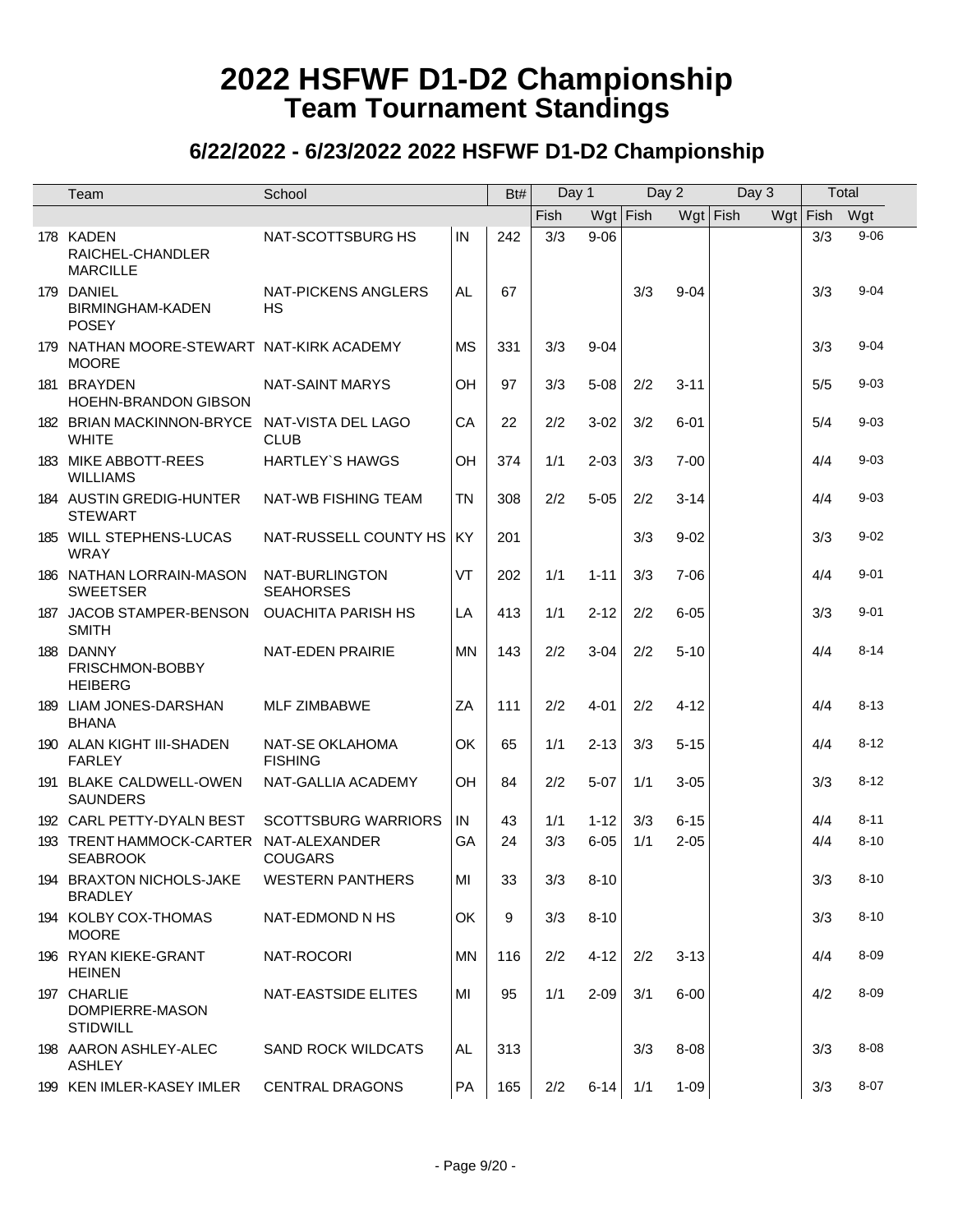| Team                                                     | School                                  |           | Bt# | Day 1 |          |            | Day 2      | Day 3 | Total      |          |
|----------------------------------------------------------|-----------------------------------------|-----------|-----|-------|----------|------------|------------|-------|------------|----------|
|                                                          |                                         |           |     | Fish  |          | $Wgt$ Fish | $Wgt$ Fish |       | $Wgt$ Fish | Wgt      |
| 200 DYLAN<br>SOUTHWOOD-KENDALL<br><b>NEAL</b>            | NAT-WAYNE COUNTY<br><b>CARDINALS</b>    | KY        | 234 | 1/1   | $2 - 10$ | 3/3        | $5 - 12$   |       | 4/4        | $8 - 06$ |
| 201 CARSON COOPER-GABE<br>AVALOS                         | <b>SCOTTS HILL HS</b>                   | <b>TN</b> | 289 | 3/3   | $8 - 06$ |            |            |       | 3/3        | $8 - 06$ |
| 202 JOSHUA<br>MCGUFFIN-AUDAN<br><b>NUBERN</b>            | <b>CRESCENT HS TIGERS</b>               | SC        | 20  | 1/1   | $2 - 00$ | 3/3        | $6 - 05$   |       | 4/4        | $8 - 05$ |
| 203 ANDREW<br>LEONARD-DAKOTA<br><b>SPITZNER</b>          | <b>FLORA HS</b>                         | IL        | 378 | 3/3   | $8 - 05$ |            |            |       | 3/3        | $8 - 05$ |
| 204 AUSTEN MADSEN-LOGAN<br><b>GREENO</b>                 | NAT-HOLDREGE DUSTERS   NE               |           | 134 | 2/2   | $5 - 14$ | 1/1        | $2 - 07$   |       | 3/3        | $8 - 05$ |
| 205 DYLAN MCGEE-BRETT HILL NAT-HARTLEY HAWGS             |                                         | OH        | 241 | 2/2   | $4 - 01$ | 1/1        | $4 - 04$   |       | 3/3        | $8 - 05$ |
| 206 REECE KEENEY-JOHN KRIZ NAT-NE WISCONSIN BASS         |                                         | WI        | 177 | 1/1   | $2 - 11$ | 2/2        | $5 - 09$   |       | 3/3        | $8 - 04$ |
| 207 ELISHA COLLEY-ASHTON<br><b>JOHNSON</b>               | <b>NAT-SAND ROCK</b><br><b>WILDCATS</b> | AL.       | 78  | 3/3   | $8 - 02$ |            |            |       | 3/3        | $8 - 02$ |
| 207 MADDOX WILLIAMS-EDDIE<br><b>HYATT</b>                | NAT-SALINE WARRIORS                     | LA        | 347 | 3/3   | $8 - 02$ |            |            |       | 3/3        | $8 - 02$ |
| 209 COOPER JIPSEN-LOGAN<br>FILTS                         | NAT-SW IOWA TEAM                        | IA        | 398 | 1/1   | $2 - 00$ | 3/3        | $6 - 00$   |       | 4/4        | $8 - 00$ |
| 210 JOSHUA BULLER-CONNER<br><b>CHASE</b>                 | THURSTON COLTS                          | <b>OR</b> | 173 | 3/3   | $7 - 15$ |            |            |       | 3/3        | $7 - 15$ |
| 211 TIMOTHY DYKES-ALLISON<br><b>DYKES</b>                | NORTH FORSYTH HS                        | GA        | 13  | 2/2   | $7 - 15$ |            |            |       | 2/2        | $7 - 15$ |
| 212 CARTER PJESKY-JAKE<br><b>MANTOVANI</b>               | NAT-KANELAND HS                         | IL.       | 406 | 3/3   | $6 - 00$ | 1/1        | $1 - 14$   |       | 4/4        | $7 - 14$ |
| 213 JOE HAREN-ALAN SMITH                                 | NAT-PIKE CO PIRATES                     | GA        | 304 | 1/1   | $2 - 05$ | 2/2        | $5 - 09$   |       | 3/3        | $7 - 14$ |
| 214 HENRY GARRETT-JACOB<br><b>HODGE</b>                  | NAT-GREENBRIER<br><b>FISHING TEAM</b>   | GA        | 322 | 1/1   | $2 - 09$ | 2/2        | $5 - 05$   |       | 3/3        | $7 - 14$ |
| 215 MATTHEW NICHOLS-RYAN<br><b>UNGER</b>                 | NAT-MCCOOK HS                           | <b>NE</b> | 244 | 3/3   | $7 - 13$ |            |            |       | 3/3        | $7 - 13$ |
| 216 TYLER POPE-PIERCE<br><b>KAIRSCHNER</b>               | NAT-BENTON TIGERS                       | LA        | 77  | 1/1   | $3 - 00$ | 2/2        | 4-13       |       | 3/3        | $7 - 13$ |
| 217 MACK TAYLOR-PARKER<br><b>HALING</b>                  | NAT-SAND SPRINGS HS<br><b>MINUTEMEN</b> | OK        | 377 | 3/3   | $7 - 12$ |            |            |       | 3/3        | $7 - 12$ |
| 217 PARKER<br><b>KRATOCHVILL-BENSON</b><br><b>SWATEK</b> | NAT-HOLMEN HS VIKINGS                   | WI        | 206 | 2/2   | $7-12$   | 1/1        |            |       | 3/3        | $7 - 12$ |
| 217 MICHAEL BRUSH-LEX<br><b>BAIRIOS</b>                  | NAT-OAKDALE HS                          | CA        | 272 | 3/3   | $7 - 12$ |            |            |       | 3/3        | $7 - 12$ |
| 220 STEVEN BRADY-DANIEL<br><b>MCCOY</b>                  | NAT-LAKE HAVASU HS                      | AZ        | 82  |       |          | 3/2        | $7 - 12$   |       | 3/2        | $7 - 12$ |
| 221 GRAYSON HYLTON-ISAAC<br><b>SMITH</b>                 | NAT-EAST CENTRAL HS<br><b>TROJANS</b>   | IN        | 227 | 2/2   | $6 - 02$ | 1/1        | $1 - 08$   |       | 3/3        | $7 - 10$ |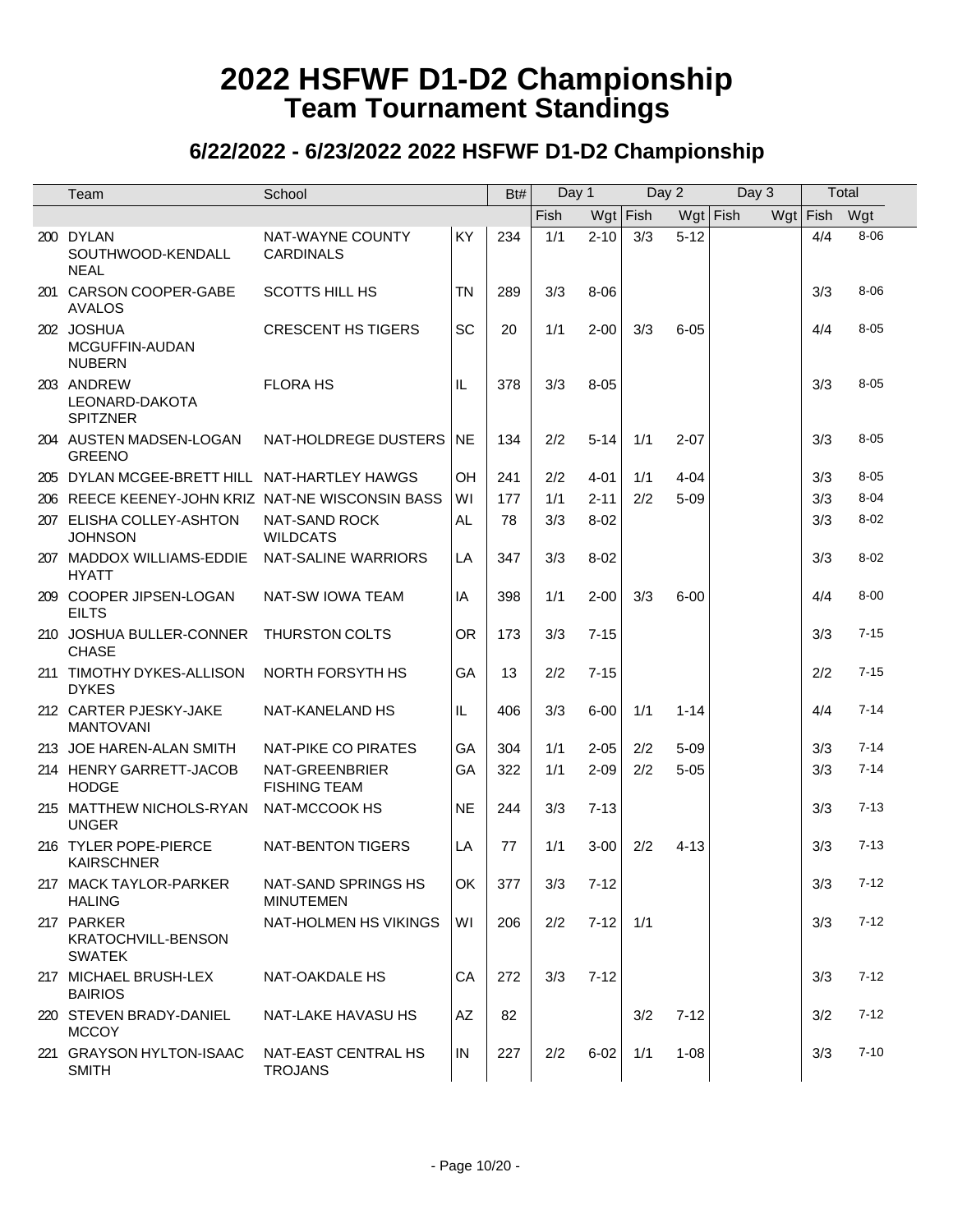| Team                                                           | School                                          |           | Bt# | Day 1 |            | Day 2 |            | Day 3 |              | Total    |
|----------------------------------------------------------------|-------------------------------------------------|-----------|-----|-------|------------|-------|------------|-------|--------------|----------|
|                                                                |                                                 |           |     | Fish  | $Wgt$ Fish |       | $Wgt$ Fish |       | Wgt Fish Wgt |          |
| 222 COOPER MOON-GARRETT<br><b>HEWLETT</b>                      | <b>CARTERSVILLE HS</b>                          | GA        | 195 | 1/1   | $1 - 12$   | 2/2   | $5 - 14$   |       | 3/3          | $7 - 10$ |
| 223 WILLIAM<br>HOLBROOK-AIDAN ELLIOTT                          | PAINTSVILLE TIGER                               | KY        | 85  | 1/1   | $3 - 13$   | 2/2   | $3 - 12$   |       | 3/3          | $7 - 09$ |
| 224 MASON BOATRIGHT-LANE<br><b>KINLAW</b>                      | NAT-BACON CO RAIDERS                            | GA        | 239 | 3/2   | $7 - 09$   |       |            |       | 3/2          | $7 - 09$ |
| 225 NATE AKERS-BO WILLIAMS NAT-SOUTHWEST                       | <b>GEORGIA ACADEMY</b>                          | GA        | 393 | 2/2   | $7 - 08$   |       |            |       | 2/2          | $7 - 08$ |
| 226 LANE PARKER-MITCHELL<br><b>TEW</b>                         | <b>CHEROKEE WARRIORS</b>                        | GA        | 170 | 3/2   | $5 - 09$   | 1/1   | $1 - 14$   |       | 4/3          | $7 - 07$ |
| 227 HUNTER ELLINGER-LOGAN ANGOLA HS (HORNETS)<br><b>MELSON</b> |                                                 | IN        | 316 | 2/2   | $5 - 10$   | 1/1   | $1 - 13$   |       | 3/3          | $7 - 07$ |
| 228 BRETT CHANEY-BLAKE<br><b>CHANEY</b>                        | <b>GREEN BOBCATS</b>                            | OH        | 245 | 2/2   | $5 - 03$   | 1/1   | $2 - 04$   |       | 3/3          | $7 - 07$ |
| 229 WIL RAVENSCROFT-KYLER NAT-NORTH AUGUSTA<br><b>MURRAY</b>   |                                                 | <b>SC</b> | 38  | 1/1   | $2 - 13$   | 2/2   | $4 - 09$   |       | 3/3          | $7 - 06$ |
| 230 JT MOSS-SYDNEY MEIER                                       | <b>MANNFORD PIRATES</b>                         | OK        | 293 | 3/1   | $7 - 06$   |       |            |       | 3/1          | $7 - 06$ |
| 231 GRIFFIN HUNTER-CARTER<br><b>MOON</b>                       | <b>MUSCLE SHOALS</b><br><b>TROJANS</b>          | <b>AL</b> | 112 | 3/3   | $7 - 05$   |       |            |       | 3/3          | $7 - 05$ |
| 232 EMMA RAE<br>SLONE-ADDISON YOUNG                            | WHITE COUNTY HS                                 | <b>TN</b> | 392 | 1/1   | $3 - 03$   | 2/2   | $4 - 01$   |       | 3/3          | $7 - 04$ |
| 233 MATTHEW GUNN-ROBERT<br><b>MILLER</b>                       | SAVANNAH CHRISTIAN<br><b>RAIDERS</b>            | GA        | 135 | 3/2   | $7 - 03$   |       |            |       | 3/2          | $7 - 03$ |
| 234 JACOB<br>SINGLETON-COLETON<br><b>JOHNSON</b>               | NORTH LINCOLN KNIGHTS                           | <b>NC</b> | 414 | 3/3   | $4 - 13$   | 1/1   | $2 - 05$   |       | 4/4          | $7 - 02$ |
| 235 HUNTER DILL-AUSTIN<br><b>SHORT</b>                         | NAT-TRAVELERS REST HS                           | SC        | 31  | 2/2   | $3-07$     | 2/2   | $3 - 11$   |       | 4/4          | $7 - 02$ |
| 236 JACK SWANN-DEACON<br><b>LEDFORD</b>                        | NORTH AUGUSTA                                   | SC        | 250 | 1/1   | $2 - 12$   | 2/2   | $4 - 06$   |       | 3/3          | $7 - 02$ |
| 237 SHAMAR PIERRE-DEVRIN<br><b>HARPER</b>                      | WEST ST. JOHN RAMS                              | LA        | 145 | 1/0   | $1 - 05$   | 3/3   | $5 - 11$   |       | 4/3          | $7 - 00$ |
| 238 ZANDER<br>WINDHAM-DAYTON<br><b>MCDOWELL</b>                | NAT-CLIFTON CUB'S                               | <b>TX</b> | 186 | 2/2   | $5 - 04$   | 1/1   | $1 - 12$   |       | 3/3          | $7 - 00$ |
| 239 KYLE GILSON-TY CRISPIN                                     | NAT-NEW BREED<br><b>BASSERS</b>                 | <b>NJ</b> | 160 | 2/2   | 3-14       | 1/1   | $3 - 02$   |       | 3/3          | $7 - 00$ |
| 240 JACKSON THOMAS-COLE<br><b>BRADLEY</b>                      | KINGS RIDGE TIGERS                              | GA        | 184 |       |            | 3/3   | $6 - 15$   |       | 3/3          | $6 - 15$ |
| 241 JACOB OLIVER-ZEB<br><b>ROBERTS</b>                         | NAT-ELIZABETHTON HIGH<br><b>SCHOOL CYCLONES</b> | <b>TN</b> | 312 | 2/2   | $4 - 06$   | 1/1   | $2 - 06$   |       | 3/3          | $6 - 12$ |
| 242 KONNOR SWEET-BLAINE<br>MILLER                              | NAT-LEBANON HS                                  | VA        | 188 | 3/0   | $6 - 12$   |       |            |       | 3/0          | $6 - 12$ |
| 243 HAYDEN SHORT-ABIGAIL<br><b>SHORT</b>                       | NAT-BURGIN<br><b>INDEPENDENT BULLDOGS</b>       | KY        | 27  | 3/3   | $6 - 10$   |       |            |       | 3/3          | $6 - 10$ |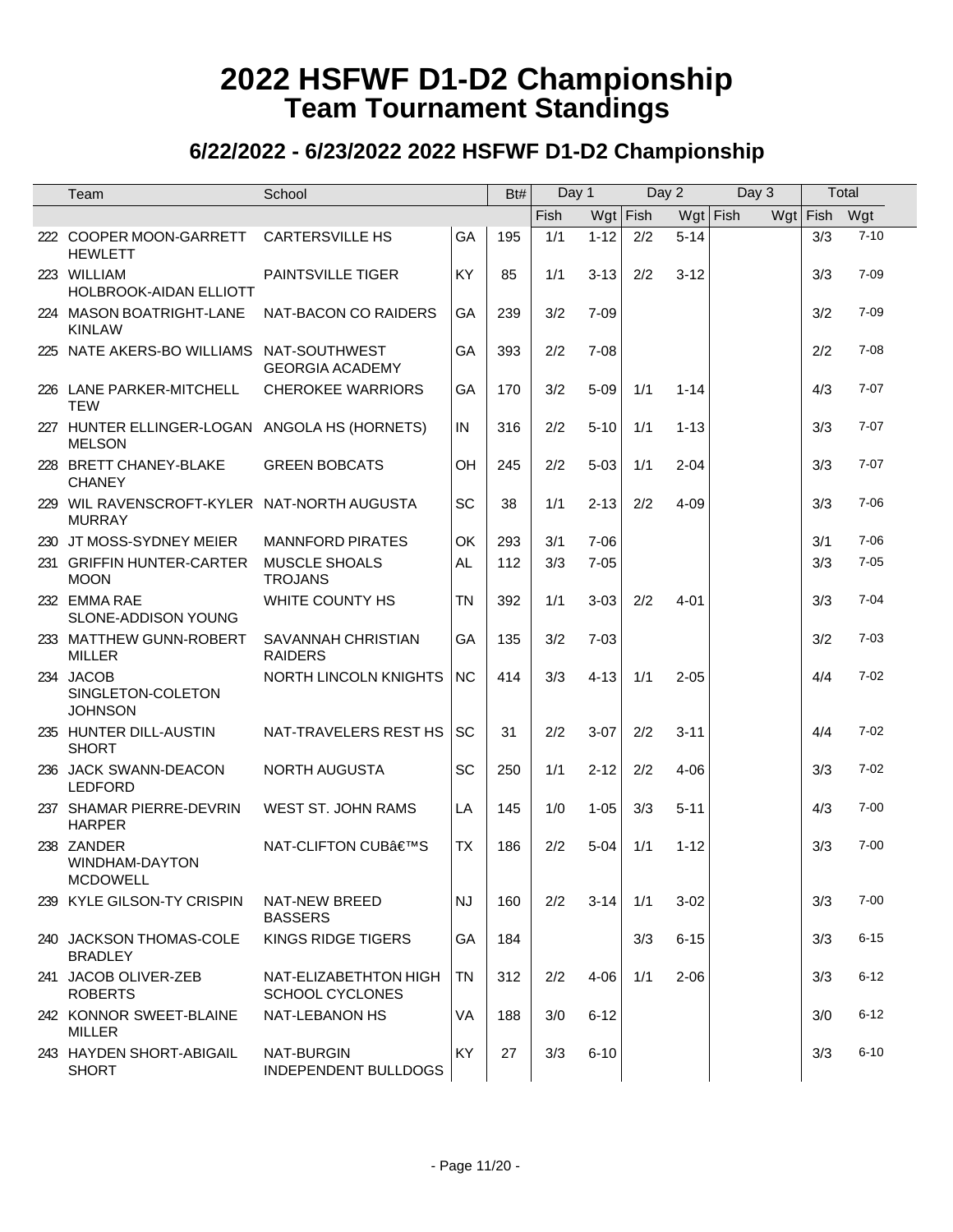| Team                                                        | School                                    |           | Bt# | Day 1 |            | Day 2 |            | Day 3 | Total      |          |
|-------------------------------------------------------------|-------------------------------------------|-----------|-----|-------|------------|-------|------------|-------|------------|----------|
|                                                             |                                           |           |     | Fish  | $Wgt$ Fish |       | $Wgt$ Fish |       | $Wgt$ Fish | Wgt      |
| 244 LOGAN PARKER-HUDSON<br><b>HOWELL</b>                    | NAT-CHEROKEE HS<br><b>WARRIORS</b>        | GA        | 32  | 1/1   |            | 2/1   | $6 - 08$   |       | 3/2        | $6 - 08$ |
| 245 GARRETT WILSON-CHAD<br><b>BAKER</b>                     | <b>WILLIS/ BASSCAT</b>                    | <b>TX</b> | 23  |       |            | 3/3   | $6 - 07$   |       | 3/3        | $6 - 07$ |
| 246 LUKE BEATY-EMMETT<br><b>GARGARO</b>                     | NAT-ALHAMBRA<br><b>BULLDOGS</b>           | CA        | 205 | 2/2   | $6 - 07$   |       |            |       | 2/2        | $6 - 07$ |
| 247 MATTHEW<br>TOMOLONIS-ANDREW<br><b>TOMOLONIS</b>         | NAT-E CARTER RAIDERS                      | KY        | 98  | 3/3   | $6 - 06$   |       |            |       | 3/3        | $6 - 06$ |
| 248 BRANTON<br><b>CHAMPION-JACKSON</b><br><b>BEHRINGER</b>  | NAT-RICHMOND HILL HS                      | GA        | 207 | 2/2   | $4 - 02$   | 1/1   | $2 - 04$   |       | 3/3        | $6 - 06$ |
| 249 KASON INGRAM-KEVIN<br><b>MILLER</b>                     | JACKSON HS RED DEVILS                     | GA        | 80  | 2/2   | $6 - 06$   |       |            |       | 2/2        | $6 - 06$ |
| 250 CHARLES PAOLINO-JERRY<br><b>HODGE III</b>               | <b>BASS LEGENDS BTT</b>                   | <b>MD</b> | 34  |       |            | 3/3   | $6 - 05$   |       | 3/3        | $6 - 05$ |
| 251 SKYLER WRIGHT-JAKE<br><b>CHAMBERS</b>                   | <b>BROOKS HS LIONS</b>                    | <b>AL</b> | 267 | 2/2   | $6 - 05$   |       |            |       | 2/2        | $6 - 05$ |
| 251 COLLIN MORRIS-BLAKE<br><b>TOWNSEND</b>                  | NAT-SPRING HILL BEARS                     | <b>AR</b> | 395 | 2/2   | $6 - 05$   |       |            |       | 2/2        | $6 - 05$ |
| 253 MATHIAS<br>BOERBOOM-LANCE<br><b>NELSON</b>              | <b>ROSEMOUNT IRISH</b>                    | <b>MN</b> | 40  | 2/2   | $3 - 09$   | 1/1   | $2 - 11$   |       | 3/3        | $6 - 04$ |
| 254 MARSHALL `LEE`<br>CAUDILL-BRANDT KIDWELL                | NAT-JESSAMINE CO                          | <b>KY</b> | 59  | 1/1   | $2 - 08$   | 1/1   | $3 - 11$   |       | 2/2        | $6 - 03$ |
| 254 GAGE SHARP-LEVI SHARP                                   | LA ANGLERS                                | <b>TN</b> | 203 | 1/1   | $2 - 08$   | 1/1   | $3 - 11$   |       | 2/2        | $6 - 03$ |
| 256 GRANT LANEY-TREY<br><b>TROTTER</b>                      | NAT-FAIRVIEW AGGIES                       | AL        | 348 |       |            | 2/2   | $6 - 02$   |       | 2/2        | $6 - 02$ |
| 257 KONNER KINLAW-CORBIN<br><b>YOW</b>                      | UNION PINES HS VIKINGS                    | <b>NC</b> | 400 | 1/1   | $2 - 01$   | 1/1   | $3 - 15$   |       | 2/2        | $6 - 00$ |
| 258 HUNTER<br>SHELTON-JORDAN<br><b>HAMPTON</b>              | NAT-TRIGG COUNTY<br><b>WILDCATS</b>       | KY        | 174 |       |            | 3/3   | $5 - 15$   |       | 3/3        | $5 - 15$ |
| 259 WYATT<br>WEGHORST-TUCKER<br><b>SPRIGGS</b>              | SOUTHERN OHIO BASS<br><b>BOYS</b>         | OH        | 354 | 2/2   | $5 - 15$   |       |            |       | 2/2        | $5 - 15$ |
| 260 NICOLE WILLIAMS-ADAM<br><b>STRAUB</b>                   | YUMA ANGLERS                              | AZ        | 118 | 1/1   | $2 - 08$   | 1/1   | $3-07$     |       | 2/2        | $5 - 15$ |
| 261 HUNTER KING-DORAN<br><b>ARCHER</b>                      | <b>CORINTH WARRIORS</b>                   | <b>MS</b> | 42  | 2/2   | $5 - 14$   |       |            |       | 2/2        | $5 - 14$ |
| 262 JEREMY ZYCK-CHRISTIAN<br><b>RUOTSALAINEN</b>            | NAT-SOUTH FORSYTH HS<br><b>WAR EAGLES</b> | GA        | 14  |       |            | 2/2   | $5 - 12$   |       | 2/2        | $5 - 12$ |
| 263 CHRIS BACOT-KYLE JONES PARKWAY HS PANTHERS              |                                           | LA        | 360 | 2/2   | 4-00       | 1/1   | $1 - 11$   |       | 3/3        | $5 - 11$ |
| 264 AARON SPURGEON-WYATT NAT-INDIAN CREEK HS<br><b>WISE</b> |                                           | IN        | 128 | 2/2   | $3 - 14$   | 1/1   | $1 - 13$   |       | 3/3        | $5 - 11$ |
| 265 ETHAN CAMPBELL-KAIDEN SCOTTSBURG WARRIORS<br>KALLENBACH |                                           | IN        | 255 |       |            | 2/2   | $5 - 10$   |       | 2/2        | $5 - 10$ |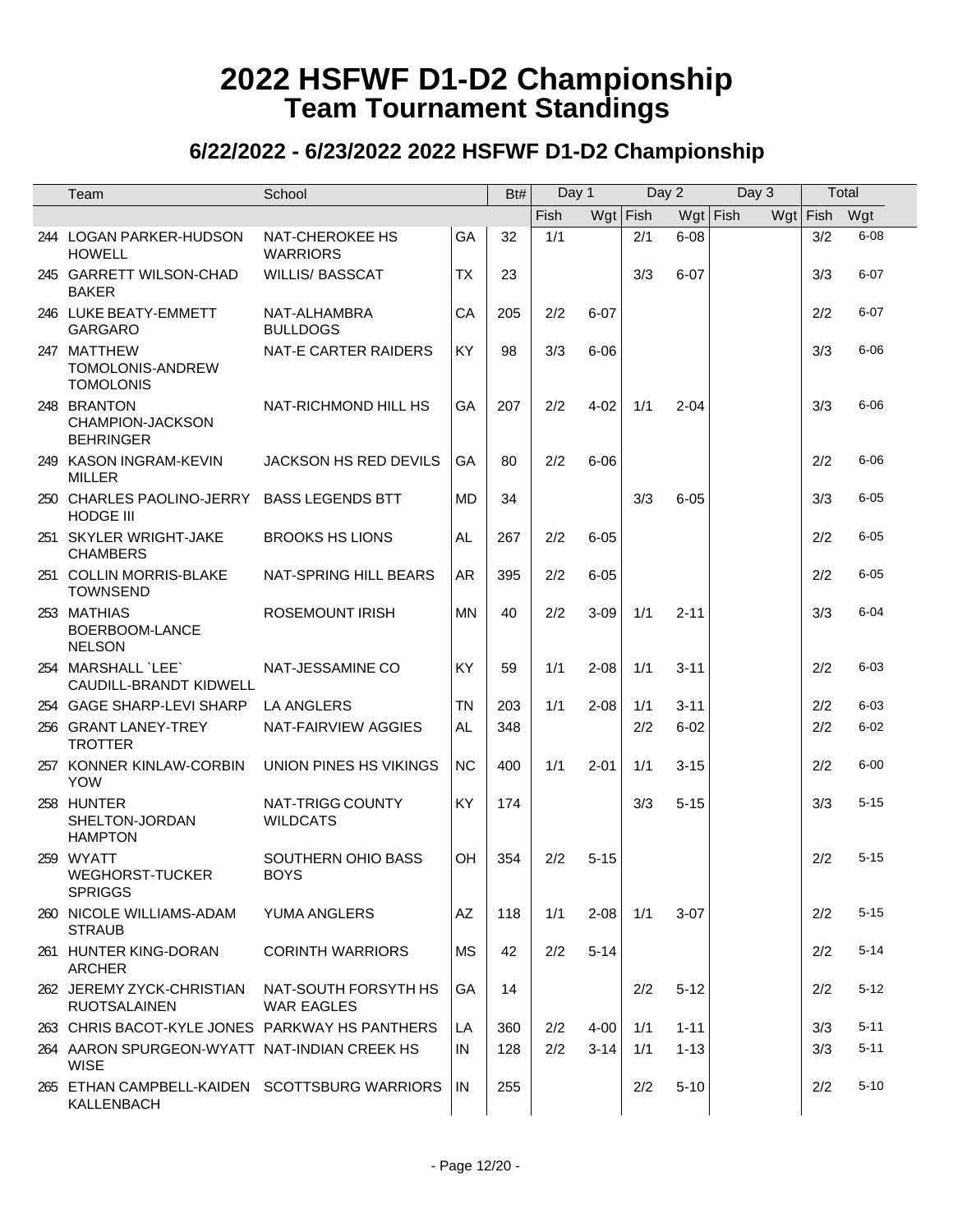|                  | School                                                                                                                                                                                                                                                                                                                                                                                                                                                                                                                                                                                                                                                                                                                                                                                                                                                                                       |                                                                                           | Bt# |      |          |       |            |                     |            |       |          |                                   |
|------------------|----------------------------------------------------------------------------------------------------------------------------------------------------------------------------------------------------------------------------------------------------------------------------------------------------------------------------------------------------------------------------------------------------------------------------------------------------------------------------------------------------------------------------------------------------------------------------------------------------------------------------------------------------------------------------------------------------------------------------------------------------------------------------------------------------------------------------------------------------------------------------------------------|-------------------------------------------------------------------------------------------|-----|------|----------|-------|------------|---------------------|------------|-------|----------|-----------------------------------|
|                  |                                                                                                                                                                                                                                                                                                                                                                                                                                                                                                                                                                                                                                                                                                                                                                                                                                                                                              |                                                                                           |     | Fish |          |       |            |                     |            |       |          |                                   |
|                  |                                                                                                                                                                                                                                                                                                                                                                                                                                                                                                                                                                                                                                                                                                                                                                                                                                                                                              |                                                                                           | 29  |      | $3 - 10$ | 1/1   | $1 - 15$   |                     |            | 3/3   |          |                                   |
|                  | <b>BASSTACTIX</b>                                                                                                                                                                                                                                                                                                                                                                                                                                                                                                                                                                                                                                                                                                                                                                                                                                                                            | <b>MS</b>                                                                                 | 301 | 2/2  | $5 - 09$ |       |            |                     |            | 2/2   | $5 - 09$ |                                   |
|                  | NAT-CALHOUN YELLOW<br><b>JACKETS</b>                                                                                                                                                                                                                                                                                                                                                                                                                                                                                                                                                                                                                                                                                                                                                                                                                                                         | GA                                                                                        | 297 |      |          | 2/2   | $5 - 08$   |                     |            | 2/2   | $5 - 08$ |                                   |
| <b>ROBERTSON</b> |                                                                                                                                                                                                                                                                                                                                                                                                                                                                                                                                                                                                                                                                                                                                                                                                                                                                                              | <b>MS</b>                                                                                 | 16  | 1/1  | $3 - 12$ | 1/1   | $1 - 12$   |                     |            | 2/2   | $5 - 08$ |                                   |
|                  | NAT-ASSUMPTION HS                                                                                                                                                                                                                                                                                                                                                                                                                                                                                                                                                                                                                                                                                                                                                                                                                                                                            | LA                                                                                        | 15  | 1/1  | $3 - 01$ | 1/1   | $2 - 07$   |                     |            | 2/2   | $5 - 08$ |                                   |
|                  | <b>WESTERN PANTHERS</b>                                                                                                                                                                                                                                                                                                                                                                                                                                                                                                                                                                                                                                                                                                                                                                                                                                                                      | MI                                                                                        | 334 |      |          | 2/2   | $5 - 06$   |                     |            | 2/2   | $5 - 06$ |                                   |
|                  | <b>WEST OUACHITA HS</b>                                                                                                                                                                                                                                                                                                                                                                                                                                                                                                                                                                                                                                                                                                                                                                                                                                                                      | LA                                                                                        | 153 | 2/2  | $5 - 06$ |       |            |                     |            | 2/2   | $5 - 06$ |                                   |
|                  | <b>SHREVE GATORS</b>                                                                                                                                                                                                                                                                                                                                                                                                                                                                                                                                                                                                                                                                                                                                                                                                                                                                         | LA                                                                                        | 415 |      |          | 2/1   | $5 - 06$   |                     |            | 2/1   | $5 - 06$ |                                   |
|                  | E FORSYTH BRONCOS                                                                                                                                                                                                                                                                                                                                                                                                                                                                                                                                                                                                                                                                                                                                                                                                                                                                            | GA                                                                                        | 47  | 3/3  | $5 - 04$ |       |            |                     |            | 3/3   | $5 - 04$ |                                   |
|                  | NAT-EUREKA WILDCAT                                                                                                                                                                                                                                                                                                                                                                                                                                                                                                                                                                                                                                                                                                                                                                                                                                                                           | <b>MO</b>                                                                                 | 352 | 2/2  | $5 - 01$ |       |            |                     |            | 2/2   | $5 - 01$ |                                   |
|                  | <b>WESTERN PANTHERS</b>                                                                                                                                                                                                                                                                                                                                                                                                                                                                                                                                                                                                                                                                                                                                                                                                                                                                      | MI                                                                                        | 394 | 1/1  | $5 - 00$ |       |            |                     |            | 1/1   | $5 - 00$ |                                   |
|                  | NAT-BOLIVAR HS<br><b>LIBERATORS</b>                                                                                                                                                                                                                                                                                                                                                                                                                                                                                                                                                                                                                                                                                                                                                                                                                                                          | <b>MO</b>                                                                                 | 168 | 1/1  | $2 - 12$ | 1/1   | $2 - 02$   |                     |            | 2/2   | $4 - 14$ |                                   |
|                  | NAT-GILMER FISHING<br><b>CLUB</b>                                                                                                                                                                                                                                                                                                                                                                                                                                                                                                                                                                                                                                                                                                                                                                                                                                                            | GA                                                                                        | 357 | 1/1  | $2 - 05$ | 1/1   | $2 - 09$   |                     |            | 2/2   | $4 - 14$ |                                   |
|                  | NAT-OAKDALE MUSTANGS                                                                                                                                                                                                                                                                                                                                                                                                                                                                                                                                                                                                                                                                                                                                                                                                                                                                         | CA                                                                                        | 318 |      |          | 2/1   | $4 - 13$   |                     |            | 2/1   | $4 - 13$ |                                   |
| <b>RUDY</b>      | NAT-SW IOWA TEAM                                                                                                                                                                                                                                                                                                                                                                                                                                                                                                                                                                                                                                                                                                                                                                                                                                                                             | IA                                                                                        | 18  |      |          | 2/2   | $4 - 10$   |                     |            | 2/2   | $4 - 10$ |                                   |
|                  | <b>NAT-HCHS PATRIOTS</b>                                                                                                                                                                                                                                                                                                                                                                                                                                                                                                                                                                                                                                                                                                                                                                                                                                                                     | <b>TN</b>                                                                                 | 371 |      |          | 2/2   | 4-09       |                     |            | 2/2   | $4 - 09$ |                                   |
|                  | <b>WARRIORS</b>                                                                                                                                                                                                                                                                                                                                                                                                                                                                                                                                                                                                                                                                                                                                                                                                                                                                              | <b>MN</b>                                                                                 | 335 |      |          |       |            |                     |            | 2/2   | $4 - 09$ |                                   |
| <b>STEWART</b>   | NAT-SCOTTSBURG HS                                                                                                                                                                                                                                                                                                                                                                                                                                                                                                                                                                                                                                                                                                                                                                                                                                                                            | IN                                                                                        | 129 | 1/1  | $2 - 06$ | 1/1   | $2 - 03$   |                     |            | 2/2   | $4 - 09$ |                                   |
|                  | W SIDE HAWG HUNTERS                                                                                                                                                                                                                                                                                                                                                                                                                                                                                                                                                                                                                                                                                                                                                                                                                                                                          | OK                                                                                        | 75  | 2/2  | $4 - 08$ |       |            |                     |            | 2/2   | $4 - 08$ |                                   |
|                  | NAT-SPANISH FORK DONS                                                                                                                                                                                                                                                                                                                                                                                                                                                                                                                                                                                                                                                                                                                                                                                                                                                                        | UT                                                                                        | 199 | 2/2  | $4 - 07$ |       |            |                     |            | 2/2   | $4 - 07$ |                                   |
| <b>SPINNING</b>  | NAT-BLUE EYE BULLDOGS                                                                                                                                                                                                                                                                                                                                                                                                                                                                                                                                                                                                                                                                                                                                                                                                                                                                        | <b>MO</b>                                                                                 | 69  | 2/2  | $4 - 06$ |       |            |                     |            | 2/2   | $4 - 06$ |                                   |
|                  | NAT-SCOTTSBURG HS                                                                                                                                                                                                                                                                                                                                                                                                                                                                                                                                                                                                                                                                                                                                                                                                                                                                            | IN                                                                                        | 49  | 2/2  | $4 - 06$ |       |            |                     |            | 2/2   | $4 - 06$ |                                   |
|                  | Team<br>266 AUSTIN LOVETT-BRAXTON<br><b>THOMPSON</b><br>267 PAYTON CORLEY-LAMAR<br><b>LANCE</b><br>268 COLTON<br>CLEVELAND-DEAN RICE<br>270 ALEXANDER<br>BLANCHARD-BRADEN<br><b>PUJOL</b><br>271 CALVIN<br>MCMURTRIE-DYLAN<br><b>NICHOLS</b><br>271 JOSH ARRANT-CADE<br><b>BROWN</b><br>273 MARLEE<br>CHURCHMAN-JOSEPH<br><b>COFFMAN</b><br>274 CARSEN NEWMAN-JACOB<br><b>FRANK</b><br>275 GRANT<br>PRIESMEYER-BRENT RYAN<br>276 MADISON KRONTZ-ALEX<br><b>MILLER</b><br>277 RYDER HALL-LOGAN<br><b>WELCH</b><br>278 BRYCE BARCLAY-HADEN<br><b>WEST</b><br>279 TROY COX-ZANE RAVALIN<br>280 COLTON RUDY-COLIN<br>281 CHARLY HUTSON-CHLOE<br><b>WISNIEWSKI</b><br>281 WYATT CRONIN-LEVI<br><b>JILLSON</b><br>283 CHASE FLEENOR-TYLER<br>284 KALEB COFFMAN-AIDEN<br><b>HOPKINS</b><br>285 PARKER STEWART-BT<br>VOGELSBERG<br>286 TREY LIPPE-COLTON<br>286 RICHARD HURTT-LUKE<br><b>STIDHAM</b> | <b>CROWDER - DEMONS</b><br>269 WILLIAM BENNETT-RIVERS OXFORD FISHING CLUB<br>NAT-BRAINERD | OK  |      | 2/2      | Day 1 | $Wgt$ Fish | Day 2<br>$2/2$ 4-09 | $Wgt$ Fish | Day 3 |          | Total<br>Wgt Fish Wgt<br>$5 - 09$ |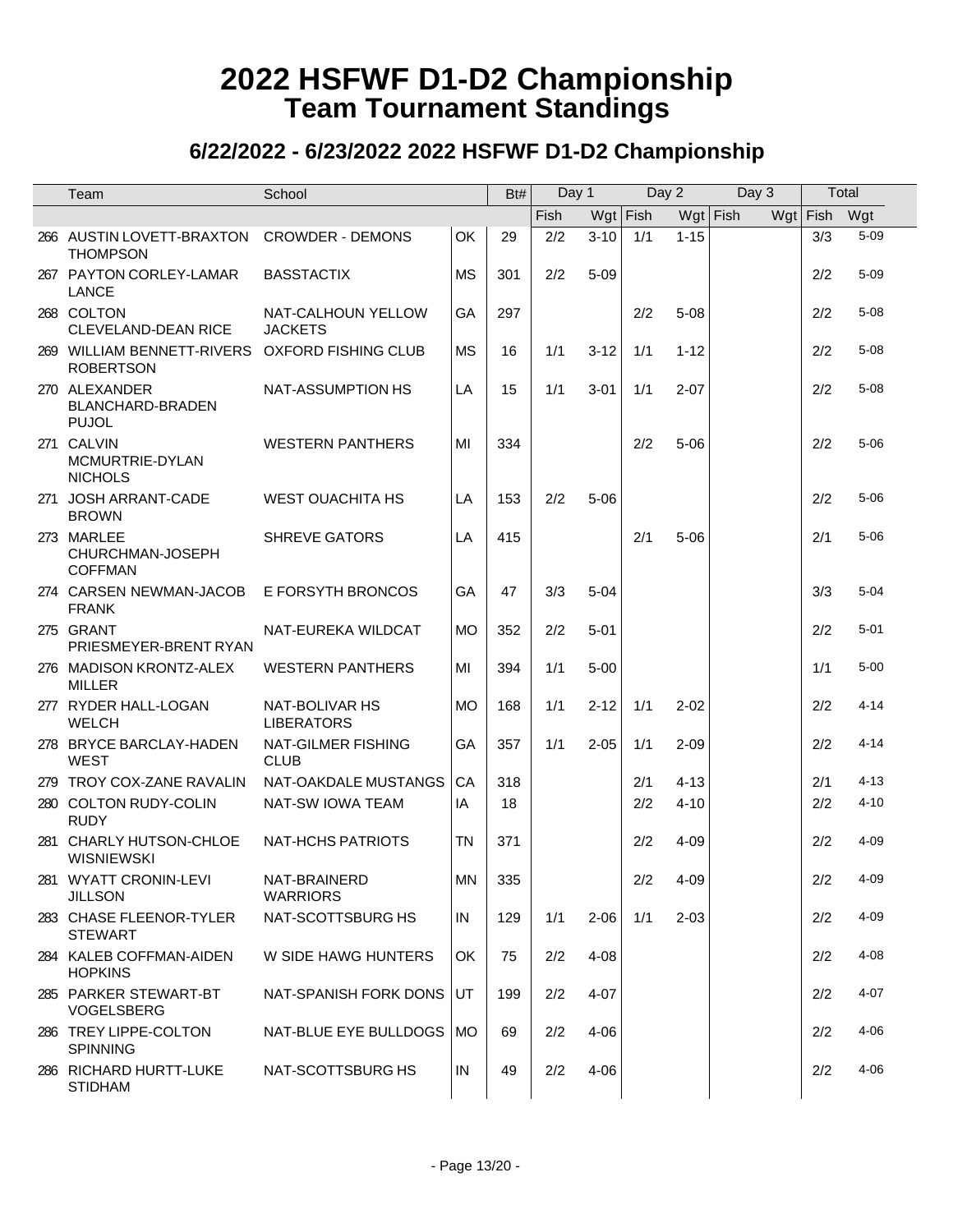| Team                                                        | School                                   |           | Bt#          | Day 1      |            | Day 2 |            | Day 3 | Total    |            |
|-------------------------------------------------------------|------------------------------------------|-----------|--------------|------------|------------|-------|------------|-------|----------|------------|
|                                                             |                                          |           |              | Fish       | $Wgt$ Fish |       | $Wgt$ Fish |       | Wgt Fish | Wgt        |
| 288 ISAAC GREENE-RONNIE<br><b>BELUE</b>                     | <b>LANDRUM HS</b>                        | SC        | 273          | 1/1        | $4 - 06$   |       |            |       | 1/1      | $4 - 06$   |
| 289 CHANDLER KELLEY-CADE<br><b>SMITH</b>                    | KIOWA COWBOYS                            | OK        | 291          |            |            | 2/2   | $4 - 05$   |       | 2/2      | $4 - 05$   |
| 290 HAYDEN<br><b>CURLISS-MAGNUM</b><br><b>MORRIS</b>        | NAT-HARTSHORNE MINER<br><b>TEAM</b>      | OK        | 327          | 1/1        | $2 - 10$   | 1/1   | $1 - 11$   |       | 2/2      | $4 - 05$   |
| 291 FOSTER WILKINS-ANDREW BASS LEGENDS BBT<br><b>PISANO</b> |                                          | <b>PA</b> | $\mathbf{1}$ | 2/2        | $4 - 04$   |       |            |       | 2/2      | $4 - 04$   |
| 291 CLIFFORD STILL-CALEB<br><b>GODSON</b>                   | NAT-NORTH AUGUSTA                        | <b>SC</b> | 215          |            |            | 2/2   | $4 - 04$   |       | 2/2      | $4 - 04$   |
| 293 JOHN BRADY<br><b>WHITE-TYLER WINE</b>                   | NAT-CORBIN REDHOUNDS                     | KY        | 106          | 1/1        | $2 - 03$   | 1/1   | $2 - 01$   |       | 2/2      | $4 - 04$   |
| 294 RYKER<br>SINCLAIR-HOUSTON DODD                          | <b>SAND ROCK WILDCATS</b>                | AL.       | 37           | 1/1        | $2 - 02$   | 1/1   | $2 - 02$   |       | 2/2      | $4 - 04$   |
| 295 CLAY MULFORD-SETH<br><b>SPANO</b>                       | NAT-CALVARY BAPTIST<br><b>ACADEMY</b>    | LA        | 220          | 1/1        | $1 - 13$   | 1/1   | $2 - 05$   |       | 2/2      | $4 - 02$   |
| 296 GAVIN GAULT-MATTHEW<br><b>CRAWFORD</b>                  | <b>MADISON PATRIOTS</b>                  | <b>NC</b> | 379          | 1/1        | $2 - 07$   | 1/0   | $1 - 11$   |       | 2/1      | $4 - 02$   |
| 297 GAGE STRUBEN-HAGEN<br><b>CARTER</b>                     | NAT-WEST OUACHITA HS                     | LA        | 62           | 2/2        | $4 - 01$   |       |            |       | 2/2      | $4 - 01$   |
| 297 JON LOYA-SAM HOUSTON                                    | <b>GOLDEN SIERRA</b><br><b>GRIZZLIES</b> | CA        | 216          | 2/2        | $4 - 01$   |       |            |       | 2/2      | $4 - 01$   |
| 299 SLADE DAVIS-HUNTER<br><b>WILKS</b>                      | SYLVANIA BASS TEAM                       | AL        | 146          | 1/1        | $2 - 00$   | 1/1   | $2 - 01$   |       | 2/2      | $4 - 01$   |
| 300 ANGUS RUSTAD-CHASE<br><b>OLSEN</b>                      | NAT-LITTLE FALLS<br>ANGLERS              | <b>MN</b> | 119          | 2/2        | $4 - 00$   |       |            |       | 2/2      | $4 - 00$   |
| 300 JACK SPRAGUE-RYAN<br><b>KAHUT</b>                       | FREELAND HS                              | MI        | 298          | 2/2        | $4 - 00$   |       |            |       | 2/2      | $4 - 00$   |
| 302 BLAKE GINGLES-DAVEY<br><b>SHIRLEY</b>                   | <b>CHELSEA ANGLERS</b>                   | AL        | 171          | 1/1        | $4 - 00$   |       |            |       | 1/1      | $4 - 00$   |
| 303 LOGAN<br>AHLBRECHT-BRUCE<br><b>KRAEMER</b>              | NAT-BECKER MN<br><b>BULLDOGS</b>         | <b>MN</b> | 344          | 2/2        | $3 - 15$   |       |            |       | 2/2      | $3 - 15$   |
| 303 LOGAN<br>COLBERT-HAILEIGH<br><b>FERGUSON</b>            | <b>HARMONY HS</b><br><b>LONGHORNS</b>    | FL.       | 88           | $2/2$ 3-15 |            |       |            |       |          | $2/2$ 3-15 |
| 303 ALEX<br>STANDERFER-COLLIN<br><b>MCGLIN</b>              | NEW LONDON HS                            | WI        | 300          | 2/2        | $3 - 15$   |       |            |       | 2/2      | $3 - 15$   |
| 306 TANNER MICHAEL<br>SMITH-CADEN SERGENT                   | <b>BARBOURVILLE HS</b>                   | <b>KY</b> | 258          |            |            | 1/1   | $3 - 15$   |       | 1/1      | $3 - 15$   |
| 307 JOHN THOMAS<br>BARNARD-ELI HOOVER                       | OHIO COUNTY EAGLES                       | KY        | 405          | 2/2        | $3 - 14$   |       |            |       | 2/2      | $3 - 14$   |
| 308 HUNTER COATS-ETHAN<br>SARAULT                           | NAT-INDIANA BASS FED                     | IN        | 397          | 1/1        | $2 - 01$   | 1/1   | $1 - 13$   |       | 2/2      | $3 - 14$   |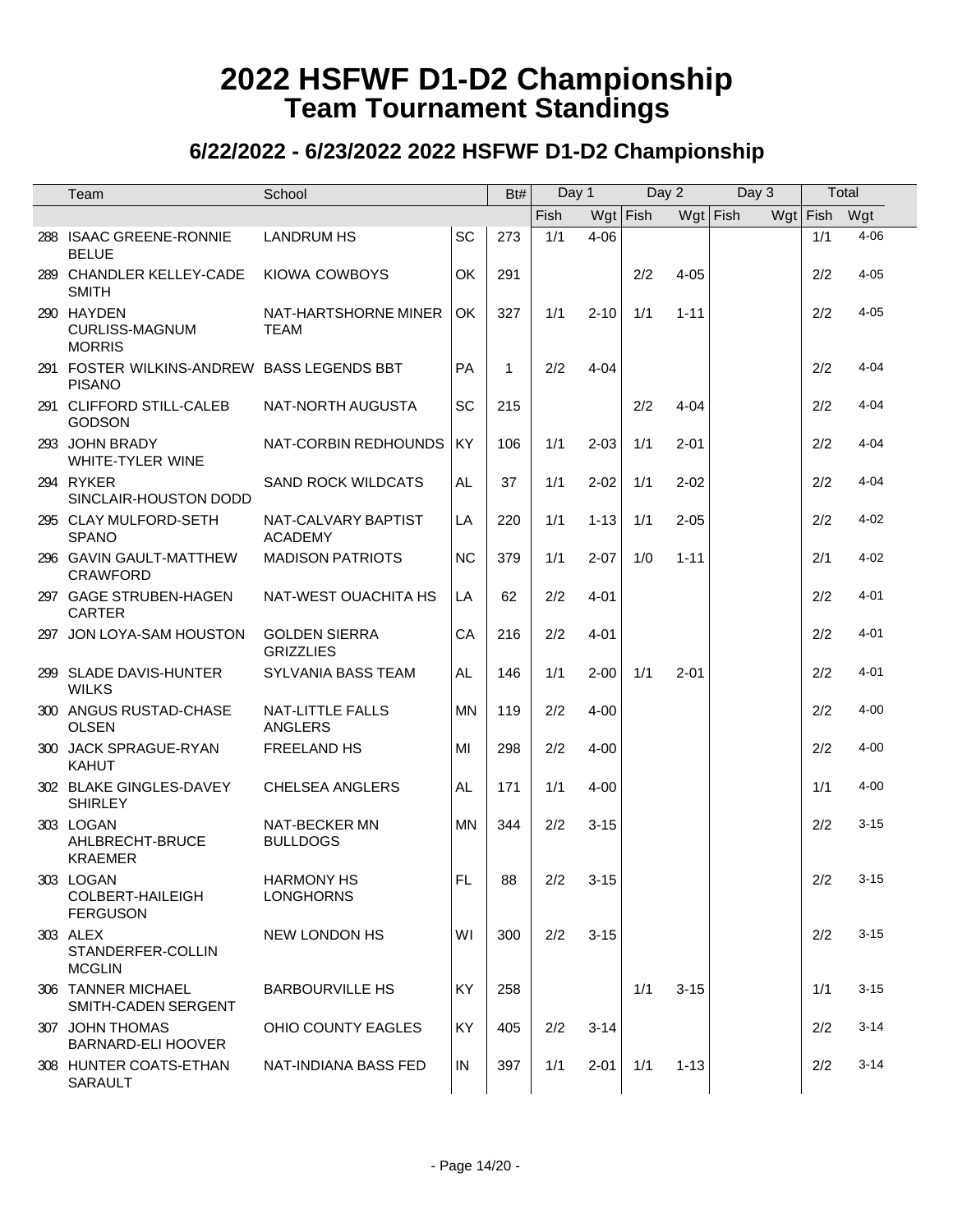| Team                                                         | School                                  |           | Bt# | Day 1 |            | Day 2 |            | Day 3 | Total    |          |
|--------------------------------------------------------------|-----------------------------------------|-----------|-----|-------|------------|-------|------------|-------|----------|----------|
|                                                              |                                         |           |     | Fish  | $Wgt$ Fish |       | $Wgt$ Fish |       | Wgt Fish | Wgt      |
| 309 BENJAMIN<br><b>GRAVES-LANDON SHOTTS</b>                  | NAT-HEWITT TRUSSVILLE<br><b>HUSKIES</b> | AL.       | 155 | 1/1   | $3 - 14$   |       |            |       | 1/1      | $3 - 14$ |
| 310 DREW CAYLOR-GARRISON APPLING COUNTY HS<br><b>COLEMAN</b> |                                         | GA        | 41  | 2/2   | $3 - 13$   |       |            |       | 2/2      | $3 - 13$ |
| 311 AIDEN HOLM-REID<br><b>MCCALLA</b>                        | NAT-BECKER                              | <b>MN</b> | 310 | 1/1   | $3 - 13$   |       |            |       | 1/1      | $3 - 13$ |
| 312 HAYDEN DAVIS-MADDOX<br><b>DUCK</b>                       | NAT-QUITMAN<br><b>WOLVERINES</b>        | LA        | 109 | 2/2   | $3 - 12$   |       |            |       | 2/2      | $3 - 12$ |
| 313 GAVIN FLANNERY-MILEY<br><b>HOFFARTH</b>                  | ROCHESTER FISHING                       | <b>MN</b> | 224 | 1/1   | $1 - 14$   | 1/1   | $1 - 14$   |       | 2/2      | $3 - 12$ |
| 314 SEAN CASH-CHRISTIAN<br><b>LARKEY</b>                     | NAT-ROCKCASTLE<br><b>ROCKETS</b>        | KY        | 367 | 1/1   | $3 - 12$   |       |            |       | 1/1      | $3 - 12$ |
| 315 BO HELMS-ETHAN PALMER NAT-BADIN BANDITS                  |                                         | <b>NC</b> | 3   |       |            | 2/1   | $3 - 11$   |       | 2/1      | $3 - 11$ |
| 316 KARLEE<br>ROSALEZ-KAMRYN<br><b>ROSALEZ</b>               | NAT-FREEDOM FALCONS                     | CA        | 122 |       |            | 1/1   | $3 - 11$   |       | 1/1      | $3 - 11$ |
| 317 JAX SOTO-NATHAN TRITT                                    | NAT-DELTA SAINTS                        | CA        | 147 | 2/1   | $3 - 10$   |       |            |       | 2/1      | $3 - 10$ |
| 318 BARRETT<br>NEWTON-LANDON KRAUSS                          | <b>BEAST OF THE EAST</b>                | <b>TN</b> | 338 |       |            | 2/2   | $3 - 09$   |       | 2/2      | $3 - 09$ |
| 319 TY KREIS-BRAEDEN<br><b>ANDERSON</b>                      | NAT-GOTHENBURG<br><b>BASSMASTERS</b>    | <b>NE</b> | 198 |       |            | 2/1   | $3 - 09$   |       | 2/1      | $3 - 09$ |
| 320 SPENCER<br><b>BAUKNIGHT-AYDEN PARKS</b>                  | <b>HARMONY LONG HORNS</b>               | <b>FL</b> | 70  |       |            | 1/1   | $3 - 09$   |       | 1/1      | $3 - 09$ |
| 320 LOGAN RUSSELL-OWEN<br><b>JENKINS</b>                     | NAT-CHATUGE ANGLERS                     | <b>NC</b> | 117 | 1/1   | $3 - 09$   |       |            |       | 1/1      | $3 - 09$ |
| 322 COLE MCNEELY-WYATT<br><b>PARKER</b>                      | NAT-SMACKOVER<br><b>BUCKAROOS</b>       | AR        | 50  | 1/1   | $3 - 07$   |       |            |       | 1/1      | $3-07$   |
| 323 TAYLOR<br>HAMBRIGHT-BRYSON<br><b>DUKE</b>                | <b>BROOKS LOINS</b>                     | AL.       | 66  |       |            | 2/2   | $3 - 06$   |       | 2/2      | $3 - 06$ |
| 324 GAVIN TREMIE-COLLIN<br><b>CANIK</b>                      | NAT-SOUTH CENTRAL LA                    | LA        | 225 | 1/1   | $3 - 06$   |       |            |       | 1/1      | $3 - 06$ |
| 325 AARON KING-ELLIOTT<br><b>MAUFORT</b>                     | WAUPACA BASS BUSTERS   WI               |           | 229 | 2/1   | $3 - 05$   |       |            |       | 2/1      | $3 - 05$ |
| 326 TY REDDEN-CLAYTON<br><b>WYATT</b>                        | NAT-MARSHALL CO.                        | KY.       | 373 | 1/1   | $3 - 03$   |       |            |       | 1/1      | $3 - 03$ |
| 327 ANDREW<br>BRANSCUM-TEAGAN<br><b>KENNEDY</b>              | SOUTHWESTERN HS                         | <b>KY</b> | 277 | 1/1   | $3 - 01$   |       |            |       | 1/1      | $3 - 01$ |
| 328 NEVIN<br>SCHWARTZKOPF-HUNTER<br><b>CARLSON</b>           | OSCEOLA ANGLERS                         | FL.       | 248 | 1/1   | $3 - 00$   |       |            |       | 1/1      | $3 - 00$ |
| 329 LANDON DAY-DYLAN<br><b>MCLAREN</b>                       | NAT-LINCOLN CO HS                       | <b>KY</b> | 81  |       |            | 1/1   | $2 - 14$   |       | 1/1      | $2 - 14$ |
| 330 TYLER HENLEY-COOPER<br><b>HARTSFIELD</b>                 | NAT-BUFORD HS                           | GA        | 28  | 1/1   | $2 - 13$   |       |            |       | 1/1      | $2 - 13$ |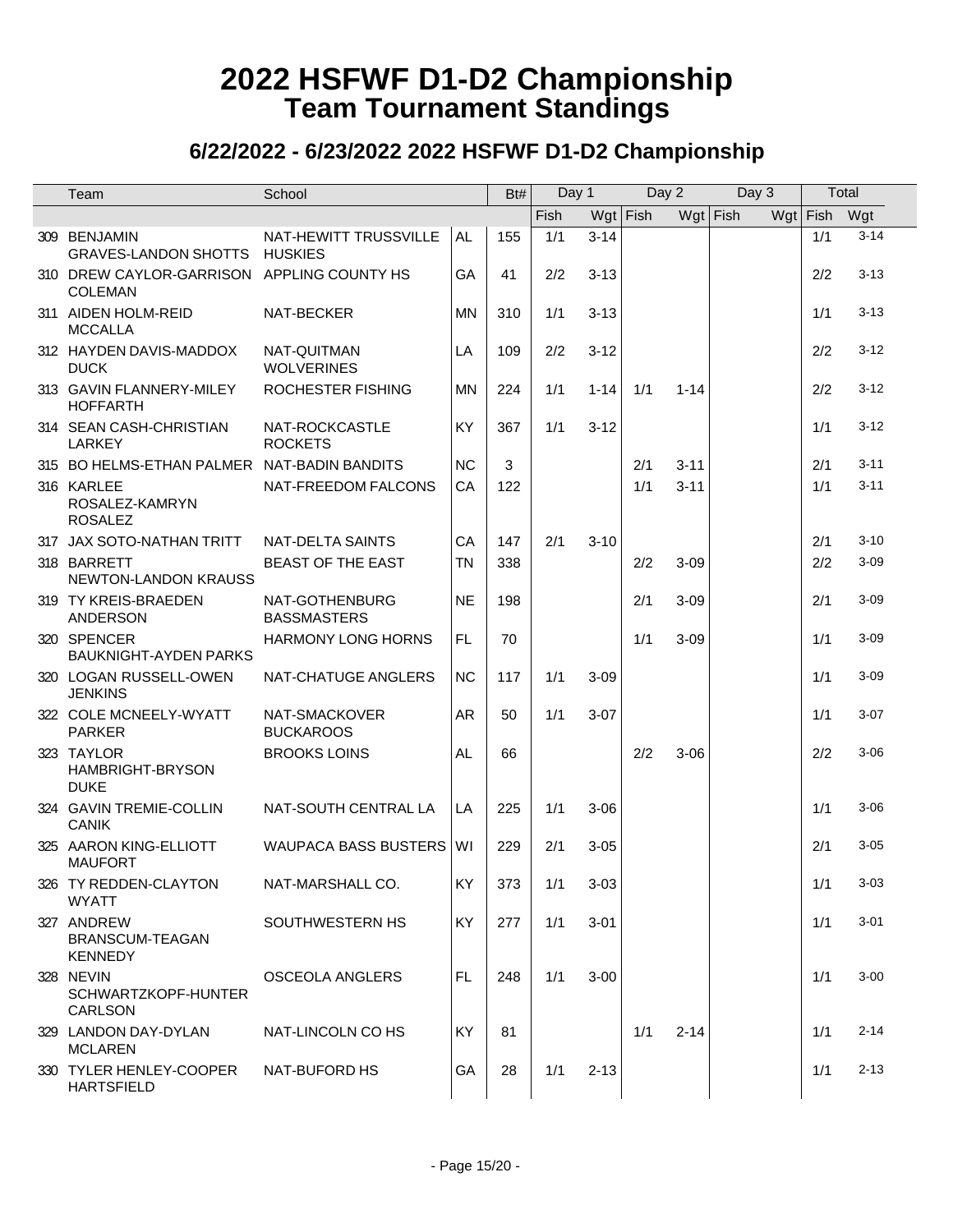| Team                                                      | School                                    |           | Bt#            | Day 1       |            | Day 2 |          | Day 3      | Total      |          |
|-----------------------------------------------------------|-------------------------------------------|-----------|----------------|-------------|------------|-------|----------|------------|------------|----------|
|                                                           |                                           |           |                | <b>Fish</b> | $Wgt$ Fish |       |          | $Wgt$ Fish | $Wgt$ Fish | Wgt      |
| 330 LAINIE HOLBERT-SARAH<br><b>SWINDLE</b>                | NAT-RIVERSIDE BASS<br><b>TEAM</b>         | <b>TN</b> | 281            | 1/1         | $2 - 13$   |       |          |            | 1/1        | $2 - 13$ |
| 332 TYLER CONRAD-PEYTON<br><b>ROSE</b>                    | <b>FLORA HS</b>                           | IL        | 93             |             |            | 1/1   | $2 - 12$ |            | 1/1        | $2 - 12$ |
| 333 COLBY GAMBREL-ZAYNE<br><b>HAMMACK</b>                 | <b>CORBIN REDHOUNDS</b>                   | KY        | 345            | 1/1         | $2 - 11$   |       |          |            | 1/1        | $2 - 11$ |
| 334 LANDRY HASLAM-CADE<br><b>DAVIS</b>                    | <b>FLORENCE FALCONS</b>                   | AL        | 151            | 1/1         | $2 - 10$   |       |          |            | 1/1        | $2 - 10$ |
| 334 TY CARRUTH-BEAU<br><b>ENGLAND</b>                     | <b>WEST MORGAN FISHING</b><br><b>TEAM</b> | AL.       | 79             | 1/1         | $2 - 10$   |       |          |            | 1/1        | $2 - 10$ |
| 336 ALEXIS<br><b>VIRGILLITO-TAYLOR</b><br><b>BACOT</b>    | NAT-PARKWAY HS                            | LA        | 275            | 1/1         | $2 - 09$   |       |          |            | 1/1        | $2 - 09$ |
| 336 BEN HOWARD-JASON<br><b>BURCHFIELD</b>                 | NAT-SW HS WARRIORS                        | KY        | 396            | 1/1         | $2 - 09$   |       |          |            | 1/1        | $2 - 09$ |
| 338 PEYTON CLARK-MATTHEW POWELL CO HS<br><b>KANE KNOX</b> |                                           | KY        | 217            |             |            | 1/1   | $2 - 06$ |            | 1/1        | $2 - 06$ |
| 339 CONNOR GISLER-LUKE<br><b>ABEL</b>                     | NAT-LAFAYETTE<br><b>CHRISTIAN COUGARS</b> | GA        | 311            |             |            | 1/1   | $2 - 05$ |            | 1/1        | $2 - 05$ |
| 339 CARTER FROST-CALE<br>NEUENDORF                        | <b>CEDAR FALLS TIGERS</b>                 | IA        | 209            | 1/1         | $2 - 05$   |       |          |            | 1/1        | $2 - 05$ |
| 339 DILLON<br>ROBERTSHAW-CODY<br><b>MILLER</b>            | NAT-SOUTHERN<br>COLORADO JR               | CO        | 132            |             |            | 1/1   | $2 - 05$ |            | 1/1        | $2 - 05$ |
| 339 JACKSON ARCHIE-SAM<br><b>SMALL</b>                    | <b>EAST PRAIRIE HS EAGLES</b>             | <b>MO</b> | 148            | 1/1         | $2 - 05$   |       |          |            | 1/1        | $2 - 05$ |
| 343 MACKENZIE<br>PAVIA-BREANNA TAYLOR                     | NAT-LEESBURG HS<br><b>JACKETS</b>         | <b>FL</b> | 376            |             |            | 1/1   | $2 - 04$ |            | 1/1        | $2 - 04$ |
| 343 LAKE ADLER-ANTHONY<br><b>GRAY</b>                     | NAT-GAFFNEY HS                            | SC        | 361            | 1/1         | $2 - 04$   |       |          |            | 1/1        | $2 - 04$ |
| 345 GABE ST. JOHN-MASON<br><b>DOPLE</b>                   | CAMPBELL COUNTY HS                        | <b>TN</b> | 159            | 1/1         | $2 - 03$   |       |          |            | 1/1        | $2 - 03$ |
| 345 REESE OWENS-CLARK<br><b>BAIN</b>                      | PICKENS ANGLERS HS                        | AL.       | 326            | 1/1         | $2 - 03$   |       |          |            | 1/1        | $2 - 03$ |
| 347 PAXTON LOWE-KALEM FOX SULLIVAN EAST HS                |                                           | <b>TN</b> | 368            | 1/1         | $2 - 02$   |       |          |            | 1/1        | $2 - 02$ |
| 347 JOEY DURHAM-HEATH<br><b>ROACH</b>                     | NAT-LAFAYETTE HS                          | GA        | 87             | 1/1         | $2 - 02$   |       |          |            | 1/1        | $2 - 02$ |
| 349 SCOOTER (JAMES)<br><b>LIGON-TYLER BOGGS</b>           | NAT-LUMPKIN COUNTY HS                     | GA        | 233            | 1/1         | $2 - 01$   | 1/1   |          |            | 2/2        | $2 - 01$ |
| 350 CARSON WILLIAMS-JAYCE<br><b>BRABOY</b>                | NAT-MCCRACKEN<br><b>COUNTY MUSTANGS</b>   | KY        | $\overline{7}$ |             |            | 1/1   | $1 - 15$ |            | 1/1        | $1 - 15$ |
| 350 JACOB WRIGHT-LEVI<br><b>HUFFSTETLER</b>               | ALCOA FISHING TEAM                        | <b>TN</b> | 386            |             |            | 1/1   | $1 - 15$ |            | 1/1        | $1 - 15$ |
| 352 MATTHEW JONES-MICAH<br><b>DARNELL</b>                 | NAT-CALLOWAY CO HS<br><b>LAKERS</b>       | KY        | 303            |             |            | 1/1   | $1 - 14$ |            | 1/1        | $1 - 14$ |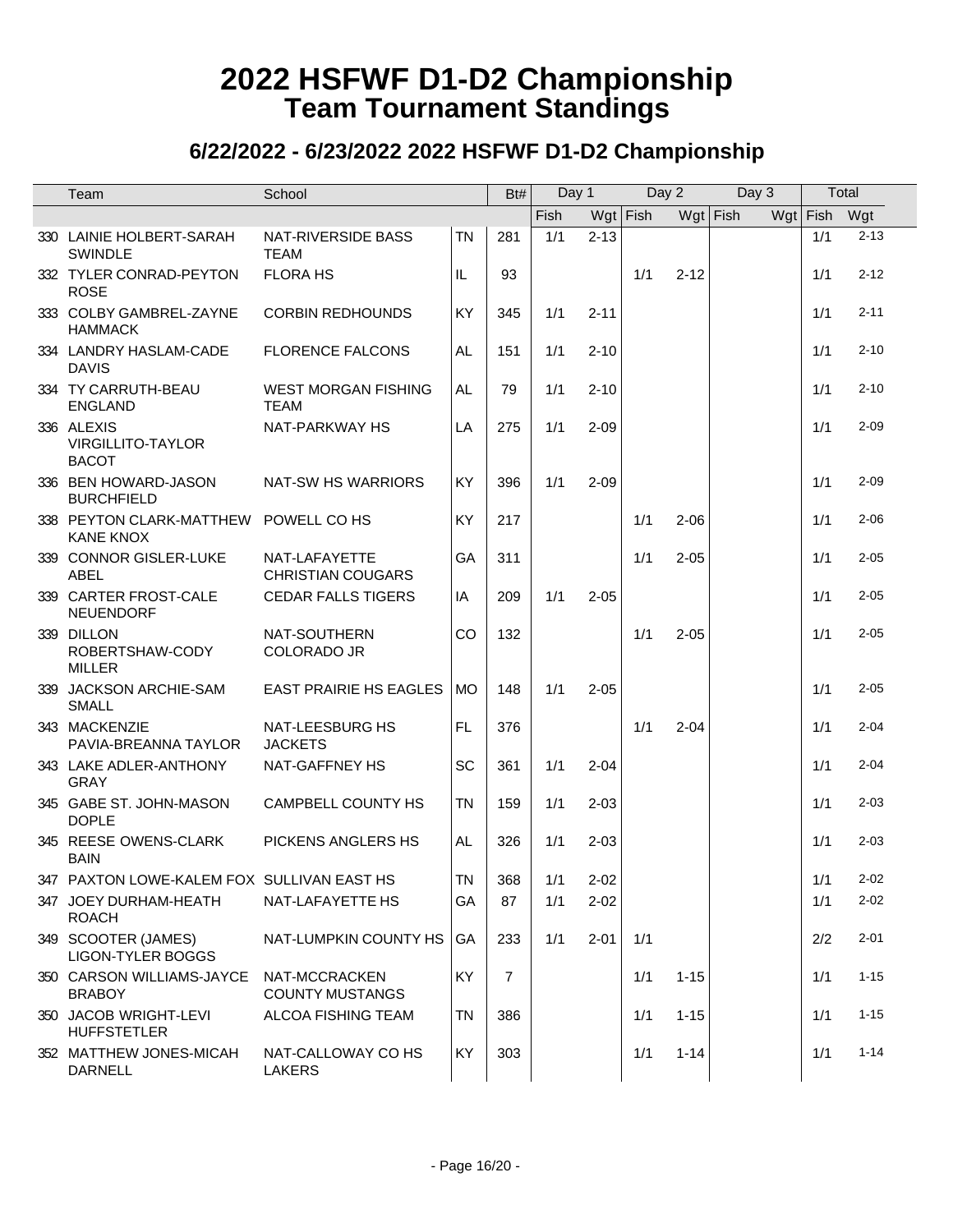| Team                                                  | School                                  |           | Bt# | Day 1 |          | Day 2      |            | Day 3 |            | Total |          |
|-------------------------------------------------------|-----------------------------------------|-----------|-----|-------|----------|------------|------------|-------|------------|-------|----------|
|                                                       |                                         |           |     | Fish  |          | $Wgt$ Fish | $Wgt$ Fish |       | $Wgt$ Fish |       | Wgt      |
| 352 RYAN PARDI-REX<br><b>SHAHEEN</b>                  | <b>HARTLEYS HAWGS</b>                   | OH        | 221 |       |          | 1/1        | $1 - 14$   |       |            | 1/1   | $1 - 14$ |
| 354 JOEY BOOKER-CASON<br><b>ECKARDT</b>               | <b>BASS LEGENDS</b>                     | <b>PA</b> | 411 | 1/0   | $1 - 14$ |            |            |       |            | 1/0   | $1 - 14$ |
| 355 HUNTER SHUMAN-LOGAN<br><b>SEHR</b>                | BRYAN CO HS                             | GA        | 278 |       |          | 1/1        | $1 - 13$   |       |            | 1/1   | $1 - 13$ |
| 355 PATRICK<br><b>FULLERTON-JOEY</b><br><b>DAWSON</b> | NAT-BENTON HS TIGERS                    | LA        | 5   | 1/1   | $1 - 13$ |            |            |       |            | 1/1   | $1 - 13$ |
| 355 ETHAN<br><b>BURNETTE-BRYSON</b><br><b>SLONE</b>   | <b>WAYNE COUNTY</b><br><b>CARDINALS</b> | KY        | 362 | 1/1   | $1 - 13$ |            |            |       |            | 1/1   | $1 - 13$ |
| 355 JASE ARCHIE-DREW<br><b>YOUNGBLOOD</b>             | <b>EAST PRAIRIE EAGLES</b>              | <b>MO</b> | 57  | 1/1   | $1 - 13$ |            |            |       |            | 1/1   | $1 - 13$ |
| 359 HUNTER NEALE-CLAYTON<br><b>KEENE</b>              | <b>NAT-LAKE WALES HS</b>                | <b>FL</b> | 45  |       |          | 1/1        | $1 - 12$   |       |            | 1/1   | $1 - 12$ |
| 359 TANNER BROWN-HUNTER<br><b>JOYCE</b>               | <b>SCOTTSBURG WARRIORS</b>              | IN        | 288 |       |          | 1/1        | $1 - 12$   |       |            | 1/1   | $1 - 12$ |
| 361 WILL TRAVIS-COLTON<br><b>TIEFFER</b>              | NAT-RAY CO EAGLES                       | <b>TN</b> | 254 |       |          | 1/1        | $1 - 11$   |       |            | 1/1   | $1 - 11$ |
| 361 CAMDEN BAKER-HARLEY<br><b>VALERIUS</b>            | MCCRACKEN CO<br><b>MUSTANGS</b>         | KY        | 260 |       |          | 1/1        | $1 - 11$   |       |            | 1/1   | $1 - 11$ |
| 361 CALEB ANDREWS-MASON<br><b>SCOTT</b>               | NAT-7001881                             | LA        | 382 |       |          | 1/1        | $1 - 11$   |       |            | 1/1   | $1 - 11$ |
| 364 KALEB SAHR-DAMON<br><b>WASHBURN</b>               | <b>AITKIN HS</b>                        | MN.       | 179 |       |          | 1/1        | $1 - 10$   |       |            | 1/1   | $1 - 10$ |
| 364 TAGGERT NISSEN-JADEN<br><b>BEETER</b>             | NAT-WEST FARGO<br><b>MUSTANGS</b>       | <b>ND</b> | 124 |       |          | 1/1        | $1 - 10$   |       |            | 1/1   | $1 - 10$ |
| 366 DONAVON<br><b>TOLER-TIMOTHY GREEN</b>             | <b>WESTSIDE RENEGADES</b>               | WV        | 261 |       |          | 1/1        | $1 - 08$   |       |            | 1/1   | $1 - 08$ |
| 367 CALEB JOHNSTON-COLIN<br><b>COSENZA</b>            | <b>MANY HS TIGERS</b>                   | LA        | 211 | 1/0   | $1 - 03$ |            |            |       |            | 1/0   | $1 - 03$ |
| 368 GARRETT HUNT-KESSLER<br><b>JORDAN</b>             | <b>FORSYTH CENTRAL</b>                  | GA        | 253 |       |          |            |            |       |            |       |          |
| 368 MORGAN ROWE-KYLE<br><b>WATTS</b>                  | NAT-CONCRETE HS LIONS WA                |           | 315 |       |          |            |            |       |            |       |          |
| 368 ETHAN EVATT-BRYSON<br><b>GURLEY</b>               | PALMETTO MUSTANGS                       | SC        | 363 |       |          |            |            |       |            |       |          |
| 368 JASON LEMONS-TANNER<br><b>DUNCAN</b>              | UNION CO HS YELLOW<br><b>JACKETS</b>    | SC        | 99  |       |          |            |            |       |            |       |          |
| 368 BRANDON<br>WILLARD-BRYAN GAYTON                   | NAT-WOODLAND HS                         | GA        | 314 |       |          |            |            |       |            |       |          |
| 368 WILLIAM AYSCUE-JACOB<br><b>ROGERS</b>             | SOUTH FORSYTH HS WAR<br><b>EAGLES</b>   | GA        | 25  |       |          |            |            |       |            |       |          |
| 368 STONE SMITH-BRODY<br>PAGE                         | NAT-CAPTAIN SHREVE<br><b>GATORS</b>     | LA        | 58  |       |          |            |            |       |            |       |          |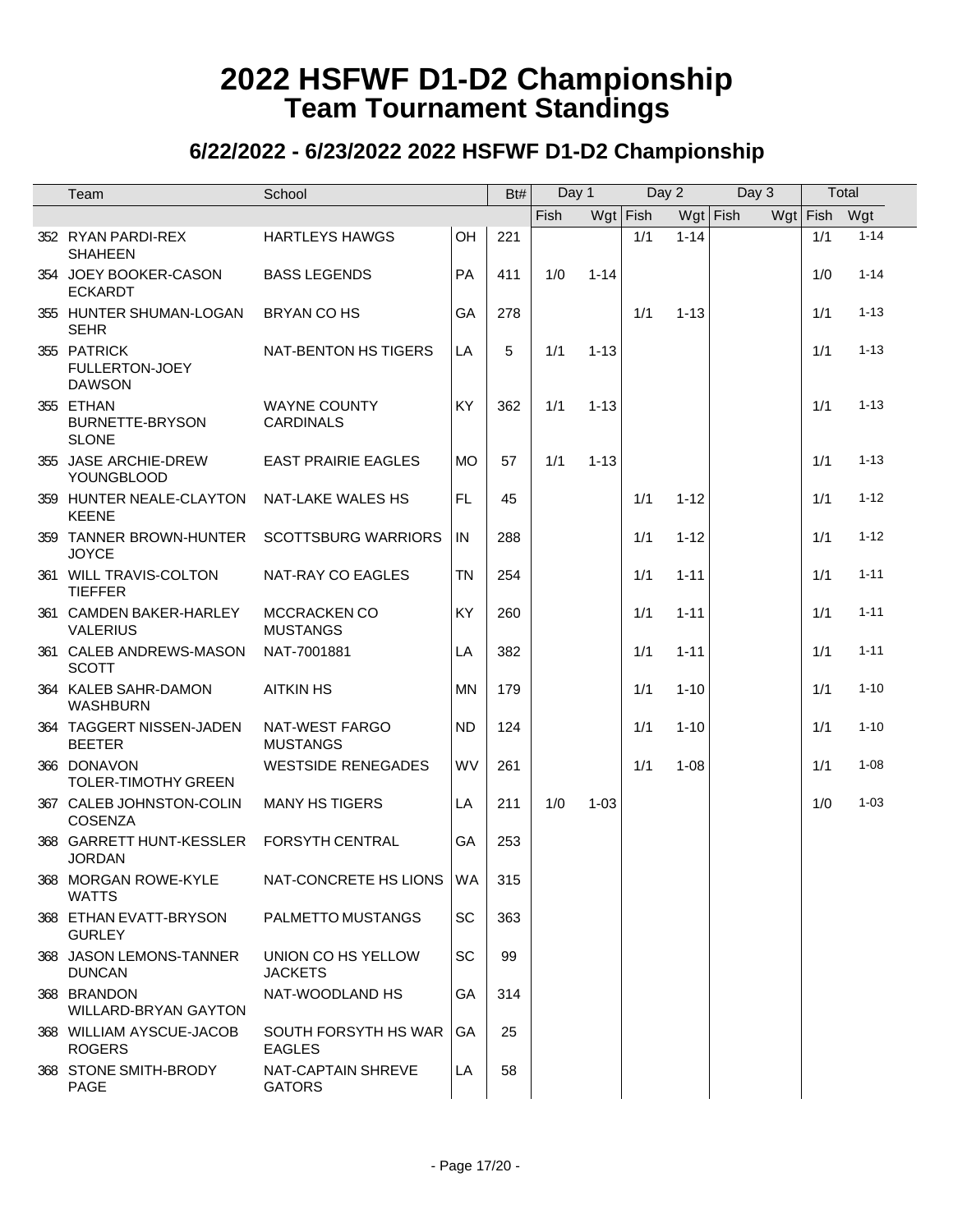| Team                                                        | School                                        |           | Bt# | Day 1 |            | Day 2 |            | Day 3 |              | Total |
|-------------------------------------------------------------|-----------------------------------------------|-----------|-----|-------|------------|-------|------------|-------|--------------|-------|
|                                                             |                                               |           |     | Fish  | $Wgt$ Fish |       | $Wgt$ Fish |       | Wgt Fish Wgt |       |
| 368 JOSHUA SMITH-HUNTER<br><b>WRIGHT</b>                    | SOUTHWEST SELECT                              | VA        | 240 |       |            |       |            |       |              |       |
| 368 BRAXTON<br><b>HARDIE-PRESTON CREEL</b>                  | NAT-HARRISONBURG<br><b>BULLDOGS</b>           | LA        | 219 |       |            |       |            |       |              |       |
| 368 CODY NIEMANN-ELLIE<br><b>HOFFARTH</b>                   | ROCHESTER FISHING                             | MN        | 306 |       |            |       |            |       |              |       |
| 368 DAWSON<br>NORNBERG-GRACEE<br><b>NORNBERG</b>            | NAT-LITTLE FALL<br><b>COMMUNITY HS FLYERS</b> | MN        | 193 |       |            |       |            |       |              |       |
| 368 ELIJAH ADKINS-AUSTIN<br><b>CRISWELL</b>                 | NAT-WAYNE COUNTY HS                           | KY        | 44  |       |            |       |            |       |              |       |
| 368 JAKE MATTINGLY-LAIKEN<br><b>FRANCIS</b>                 | DANVILLE CHRISTIAN<br><b>ACADEMY</b>          | KY        | 126 |       |            |       |            |       |              |       |
| 368 BRANDON BERRY-HUNTER NAT-HELENA HS<br><b>BRIGHT</b>     |                                               | AL        | 46  |       |            |       |            |       |              |       |
| 368 MAGGIE BORSETH-KOLBE<br><b>SAHR</b>                     | <b>AITKIN HS</b>                              | MN        | 332 |       |            |       |            |       |              |       |
| 368 LEVI LUEDKE-GATLIN<br><b>HAMBRIGHT</b>                  | <b>BROOKS LIONS</b>                           | AL        | 231 |       |            |       |            |       |              |       |
| 368 COLETON<br>HANNAH-PARKER JONES                          | <b>BROOKS LOINS</b>                           | AL        | 391 |       |            |       |            |       |              |       |
| 368 LAYLA LONGO-BEN<br><b>KORHONEN</b>                      | <b>BRAINERD WARRIOR</b>                       | MN        | 74  |       |            |       |            |       |              |       |
| 368 EMMA WILSON-WILL<br><b>KIMBROUGH</b>                    | NAT-ALEXANDER<br><b>COUGARS</b>               | GА        | 102 |       |            |       |            |       |              |       |
| 368 COURTNEY<br>MARTINEZ-JONAH VARNER                       | <b>CALDWELL PARISH HS</b>                     | LA        | 282 |       |            |       |            |       |              |       |
| 368 MADISON MAYO-LEAH<br><b>JARRETT</b>                     | <b>UNION GROVE</b>                            | GA        | 270 |       |            |       |            |       |              |       |
| 368 GRANT JACKSON-DAKOTA OSCEOLA ANGLERS<br><b>HARGRAVE</b> |                                               | FL        | 172 |       |            |       |            |       |              |       |
| 368 CLAY FERGUSON-NICK<br><b>AARON</b>                      | <b>RUSSELL CO LAKERS</b>                      | KY        | 68  |       |            |       |            |       |              |       |
| 368 PEYTON FORE-MASON<br><b>SUDERMANN</b>                   | NAT-KICKBACK                                  | KS        | 213 |       |            |       |            |       |              |       |
| 368 AYDEN GIDEON-ANNA<br><b>PEARSON</b>                     | NAT-UPPER TOMBIGBEE<br>TRAIL                  | МS        | 389 |       |            |       |            |       |              |       |
| 368 TYLER SHELTON-CAIDEN<br><b>TANNER</b>                   | NAT-AHSBA.<br><b>CARTERSVILLE HS</b>          | GA        | 364 |       |            |       |            |       |              |       |
| 368 CARTER HICKS-JACOB<br><b>MYLES</b>                      | <b>NFHS RAIDERS</b>                           | GA        | 285 |       |            |       |            |       |              |       |
| 368 NICK RUIS-NATHAN RUIS                                   | <b>NFHS RAIDERS</b>                           | GA        | 76  |       |            |       |            |       |              |       |
| 368 WES NEWMAN-KENDALL<br><b>HATCH</b>                      | CHICAHOMINY &<br><b>WALSINGHAM</b>            | VA        | 284 |       |            |       |            |       |              |       |
| 368 KYLE KANNAWURF-LUKE<br><b>KARG</b>                      | NAT-OWENSVILLE<br><b>ANGLERS</b>              | <b>MO</b> | 343 |       |            |       |            |       |              |       |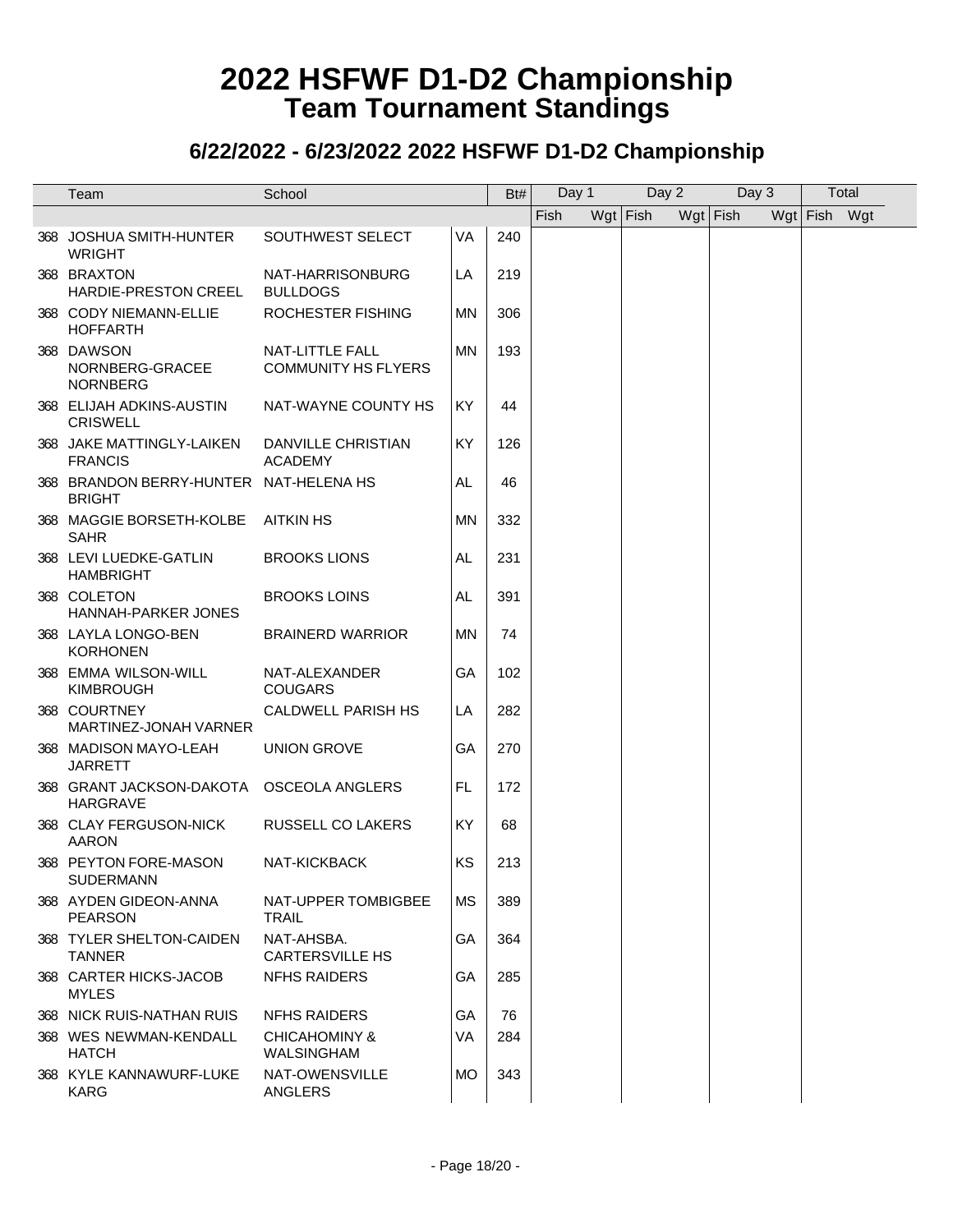#### **6/22/2022 - 6/23/2022 2022 HSFWF D1-D2 Championship**

|                                                                                |                                                                      |           |     | Day 1 |          | Day 2 |            | Day 3 |              | Total |  |
|--------------------------------------------------------------------------------|----------------------------------------------------------------------|-----------|-----|-------|----------|-------|------------|-------|--------------|-------|--|
| Team                                                                           | School                                                               |           | Bt# |       |          |       |            |       |              |       |  |
|                                                                                |                                                                      |           |     | Fish  | Wgt Fish |       | $Wgt$ Fish |       | Wgt Fish Wgt |       |  |
| 368 LEVI KOHL-LANE ARGO                                                        | NAT-EDINBURG HS<br><b>WILDCATS</b>                                   | IL        | 228 |       |          |       |            |       |              |       |  |
| 368 JACK<br>THOMPSON-PRESTON<br><b>FUTRELL</b>                                 | NAT-MARSHALL COUNTY                                                  | <b>KY</b> | 21  |       |          |       |            |       |              |       |  |
| 368 JACOB HIEBSCH-JUSTIN<br><b>RODENBERG</b>                                   | <b>NAT-EUREKA HS</b><br><b>WILDCATS</b>                              | MO        | 403 |       |          |       |            |       |              |       |  |
| 368 AUSTIN HALL-HAGAN<br><b>MERRICK</b>                                        | NAT-LAKE CUMBERLAND<br>НS                                            | KY        | 353 |       |          |       |            |       |              |       |  |
| 368 KLAY BLOOM-MALOREE<br><b>BLOOM</b>                                         | N GEORGIA HOME<br><b>SCHOOL</b>                                      | GA        | 325 |       |          |       |            |       |              |       |  |
| 368 TRISTAN BECK-COLSON<br><b>BRUST</b>                                        | <b>CARTHAGE HS</b>                                                   | MO        | 381 |       |          |       |            |       |              |       |  |
| 368 ELI NEWBERRY-HUNTER<br><b>WALLS</b>                                        | <b>WASHINGTON HATCHETS</b>                                           | IN        | 366 |       |          |       |            |       |              |       |  |
| 368 JADEN PETERS-CHANDLER SALTILLO HS TIGERS<br><b>HOWELL</b>                  |                                                                      | <b>MS</b> | 279 |       |          |       |            |       |              |       |  |
| 368 CLINT LEONARD-AUSTIN<br><b>HOWARD</b>                                      | <b>OSCEOLA ANGLERS</b>                                               | FL        | 86  |       |          |       |            |       |              |       |  |
| 368 BRENNAN<br>OSBORN-BERKLEY<br><b>OSBORN</b>                                 | OREGON HS ANGLERS                                                    | OR.       | 268 |       |          |       |            |       |              |       |  |
| 368 OLIVIA PEARL-BRANT<br><b>LARKIN</b>                                        | <b>BRAINERD WARRIORS</b>                                             | ΜN        | 120 |       |          |       |            |       |              |       |  |
| 368 CHASE ROGERS-BRYSON<br><b>HOLLAND</b>                                      | NORTH AUGUSTA                                                        | SC        | 383 |       |          |       |            |       |              |       |  |
| 368 JARED FERGE-LOGAN<br><b>GILBERT</b>                                        | NAT-WEST TN TRAIL                                                    | ΤN        | 196 |       |          |       |            |       |              |       |  |
| 368 GAGE SELLARS-BROCK<br>LEWIS                                                | <b>BAINBRIDGE BASS CATS</b>                                          | GA        | 263 |       |          |       |            |       |              |       |  |
| 368 JOSH CRAIG-JACKSON<br><b>CRAIG</b>                                         | <b>JIGGIN GINGERS BASS</b>                                           | <b>NE</b> | 324 |       |          |       |            |       |              |       |  |
| 368 AUSTIN BASSETT-JOHN<br><b>GIFFORD</b>                                      | <b>NORTH MISSISSIPPI</b>                                             | <b>MS</b> | 204 |       |          |       |            |       |              |       |  |
| 368 KODY SCHROEDER-ERIC<br><b>WELSCHER</b>                                     | NAT-CALEDONIA HIGH<br><b>SCHOOL WARRIORS</b>                         | ΜN        | 6   |       |          |       |            |       |              |       |  |
| 368 TREVOR BUCK-BLAKE<br>KERCHEVAL                                             | <b>OWENSVILLE ANGLERS</b>                                            | <b>MO</b> | 280 |       |          |       |            |       |              |       |  |
| 368 BRADY TUCKER-BRISE<br><b>HAZELTON</b>                                      | NAT-HUNTINGTON HS RED<br><b>DEVILS</b>                               | TX.       | 71  |       |          |       |            |       |              |       |  |
| Total Teams:<br>416<br>Daily Big Bass<br>$6 - 15$<br>Tournament Big Sack 18-08 | <b>FALLON CLEPPER-WYATT FORD</b><br><b>FALLON CLEPPER-WYATT FORD</b> |           |     |       |          |       |            |       |              |       |  |
| Tot. Fish Caught:<br>629<br>Tot. Fish Released:<br>604<br>96%                  | Tot. Limits:<br>305<br>Tot. Blanks:<br>230                           |           |     |       |          |       |            |       |              |       |  |

Tot. Weight: 1703-04